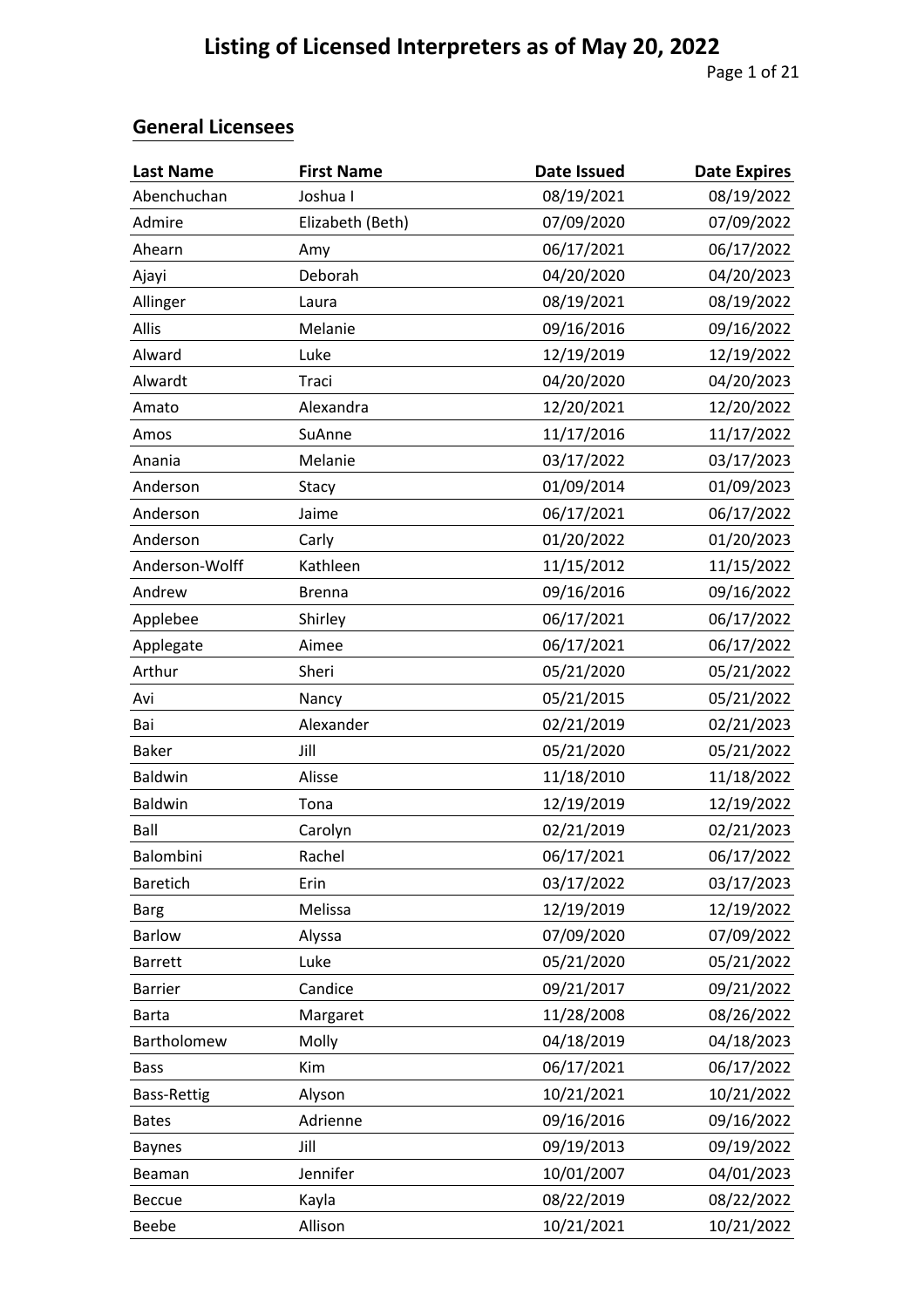| <b>Last Name</b>      | <b>First Name</b> | <b>Date Issued</b> | <b>Date Expires</b> |
|-----------------------|-------------------|--------------------|---------------------|
| Behun                 | Sharon            | 08/19/2021         | 08/19/2022          |
| Beldon                | Jessica           | 07/09/2020         | 07/09/2022          |
| Benjamin              | Heather           | 04/18/2019         | 04/18/2023          |
| Bennett               | Sarah             | 11/16/2017         | 11/16/2022          |
| Benton                | Sarah             | 10/01/2007         | 05/22/2022          |
| Bergmann              | Julie             | 10/21/2021         | 10/21/2022          |
| Berlanga-Shevchuk     | Yvonne            | 11/18/2010         | 11/18/2022          |
| Berlove               | Noah              | 01/07/2021         | 01/07/2023          |
| <b>Bert</b>           | Paul M            | 01/07/2021         | 01/07/2023          |
| <b>Black</b>          | Rebecca           | 09/17/2020         | 09/17/2022          |
| Bledsoe               | Dorothy (CDI+)    | 01/23/2009         | 06/18/2022          |
| <b>Blitch</b>         | Rebecca           | 01/07/2021         | 01/07/2023          |
| Blue                  | Crystal           | 05/18/2017         | 05/18/2023          |
| Bojorquez             | Chasity           | 07/18/2012         | 07/18/2022          |
| <b>Boklund</b>        | Peter             | 02/18/2021         | 02/18/2023          |
| Borgaila              | Jennifer          | 08/22/2019         | 08/22/2022          |
| <b>Borgaila</b>       | David             | 10/17/2019         | 10/17/2022          |
| <b>Borich</b>         | <b>Barbara</b>    | 10/01/2007         | 08/13/2022          |
| Bourque               | Amy               | 08/17/2020         | 08/17/2022          |
| <b>Bowdle</b>         | Julie             | 12/19/2019         | 12/19/2022          |
| Bowen                 | Karissa           | 12/13/2018         | 12/13/2022          |
| <b>Bradford</b>       | Marie             | 12/20/2021         | 12/20/2022          |
| <b>Brauch</b>         | Kaitlin           | 12/19/2019         | 12/19/2022          |
| <b>Brickson</b>       | Rachel            | 09/17/2020         | 09/17/2022          |
| Briesacher            | Deborah           | 10/01/2007         | 09/10/2022          |
| <b>Briesacher</b>     | Rebecca           | 05/18/2009         | 07/08/2022          |
| <b>Brooks</b>         | Cindy             | 03/19/2010         | 07/12/2022          |
| <b>Browder</b>        | Bryanna           | 03/15/2012         | 03/15/2023          |
| Brown                 | Matthew           | 10/21/2021         | 10/21/2022          |
| <b>Brubaker</b>       | <b>Brianna</b>    | 07/09/2020         | 07/09/2022          |
| Brunetto              | Victoria          | 11/25/2009         | 04/21/2023          |
| <b>Bubar</b>          | Bethany           | 08/22/2019         | 08/22/2022          |
| <b>Buchholz</b>       | Leslie            | 10/21/2021         | 10/21/2022          |
| <b>Buck</b>           | Lynne             | 11/16/2017         | 11/16/2022          |
| <b>Bumpus-Barnett</b> | Sherry            | 04/21/2021         | 04/21/2023          |
| <b>Burgess Mack</b>   | Robin             | 02/18/2021         | 02/18/2023          |
| Burnaugh              | Kennilyn          | 06/17/2021         | 06/17/2022          |
| <b>Burns</b>          | Kimberly          | 12/20/2021         | 12/20/2022          |
| <b>Busby</b>          | Cynthia           | 12/19/2019         | 12/19/2022          |
| <b>Butler</b>         | Flora             | 11/16/2015         | 11/16/2022          |
| <b>Byers</b>          | <b>Brenda</b>     | 01/07/2021         | 01/07/2023          |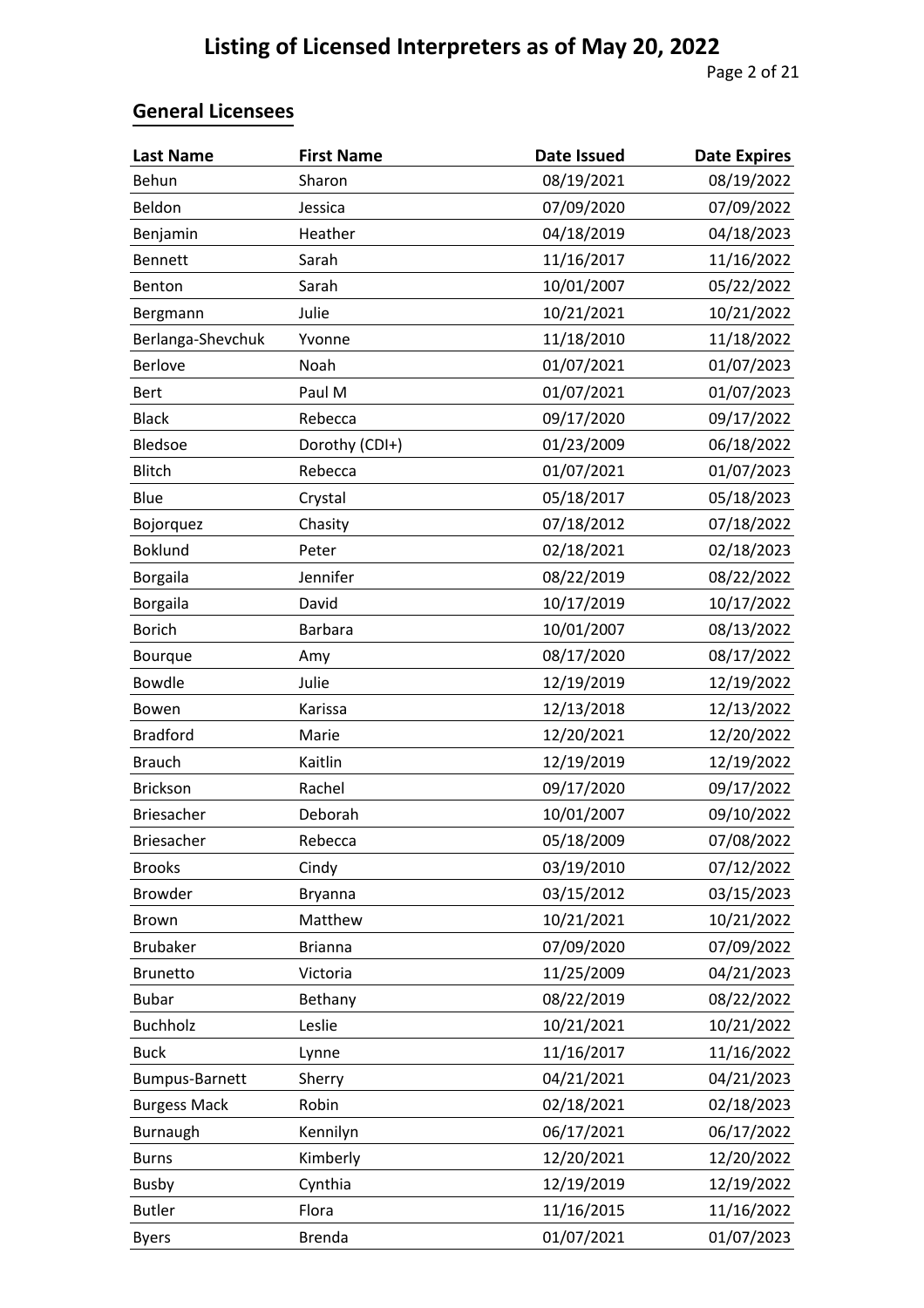| <b>Last Name</b> | <b>First Name</b> | <b>Date Issued</b> | <b>Date Expires</b> |
|------------------|-------------------|--------------------|---------------------|
| Cain             | <b>Barbara</b>    | 12/20/2021         | 12/20/2022          |
| Calder           | Chrisina          | 10/01/2007         | 09/09/2022          |
| Callesen         | Christine         | 05/21/2020         | 05/21/2022          |
| Camp             | Rebecca           | 12/19/2019         | 12/19/2022          |
| Campbell         | Sarah             | 06/17/2021         | 06/17/2022          |
| Cancel           | Edwin             | 05/21/2020         | 05/21/2022          |
| Cannon           | Mary              | 05/18/2009         | 06/23/2022          |
| Carlson          | Teresa            | 09/11/2008         | 10/26/2022          |
| Carmona          | Monica            | 10/01/2007         | 12/11/2022          |
| Carpenter        | Roxanne           | 11/16/2017         | 11/16/2022          |
| Carrera          | Lloyd             | 06/17/2021         | 06/17/2022          |
| Carter           | Sara              | 04/19/2018         | 04/19/2023          |
| Carter           | Angie             | 02/21/2019         | 02/21/2023          |
| Carter           | Cari              | 06/17/2021         | 06/17/2022          |
| Casas            | Yvonne            | 03/19/2020         | 03/19/2023          |
| Cason            | Alison            | 12/14/2017         | 12/14/2022          |
| Castro           | Heather           | 04/07/2010         | 01/29/2023          |
| Catapano         | Ellen             | 04/20/2020         | 04/20/2023          |
| Ceimo            | Shannon           | 09/21/2017         | 09/21/2022          |
| Chambers         | John              | 09/21/2017         | 09/21/2022          |
| Chan             | Yi Hin            | 08/19/2021         | 08/19/2022          |
| Cheloha          | Hannah            | 02/06/2009         | 02/15/2023          |
| Chiasson         | Chrisy            | 08/19/2021         | 08/19/2022          |
| Christy          | Nicole            | 10/21/2021         | 10/21/2022          |
| Chua             | Dianne Aiza       | 06/14/2018         | 06/14/2022          |
| Clayton          | Arthur            | 06/17/2021         | 06/17/2022          |
| Clippard         | Kama              | 05/21/2020         | 05/21/2022          |
| Collazo          | Viktor            | 03/16/2017         | 03/16/2023          |
| Cook             | Anne              | 09/17/2020         | 09/17/2022          |
| Corbett          | Sydney            | 01/19/2012         | 01/19/2023          |
| Costa            | Christopher       | 01/07/2021         | 01/07/2023          |
| Covington        | Mary              | 07/09/2020         | 07/09/2022          |
| Cowart           | Darlene Joy       | 04/18/2019         | 04/18/2023          |
| Cox              | Michael           | 09/17/2020         | 09/17/2022          |
| Cozzette         | Debbie            | 09/16/2016         | 09/16/2022          |
| Craig            | Rebecca           | 10/01/2007         | 05/25/2022          |
| Crickenberger    | Corey             | 12/20/2021         | 12/20/2022          |
| Cristofaro       | Mary Jo           | 06/17/2021         | 06/17/2022          |
| Cropper          | Casey             | 03/17/2016         | 03/17/2023          |
| Cropper          | Rachel            | 08/19/2021         | 08/19/2022          |
| Crosby           | Elizabeth         | 12/19/2019         | 12/19/2022          |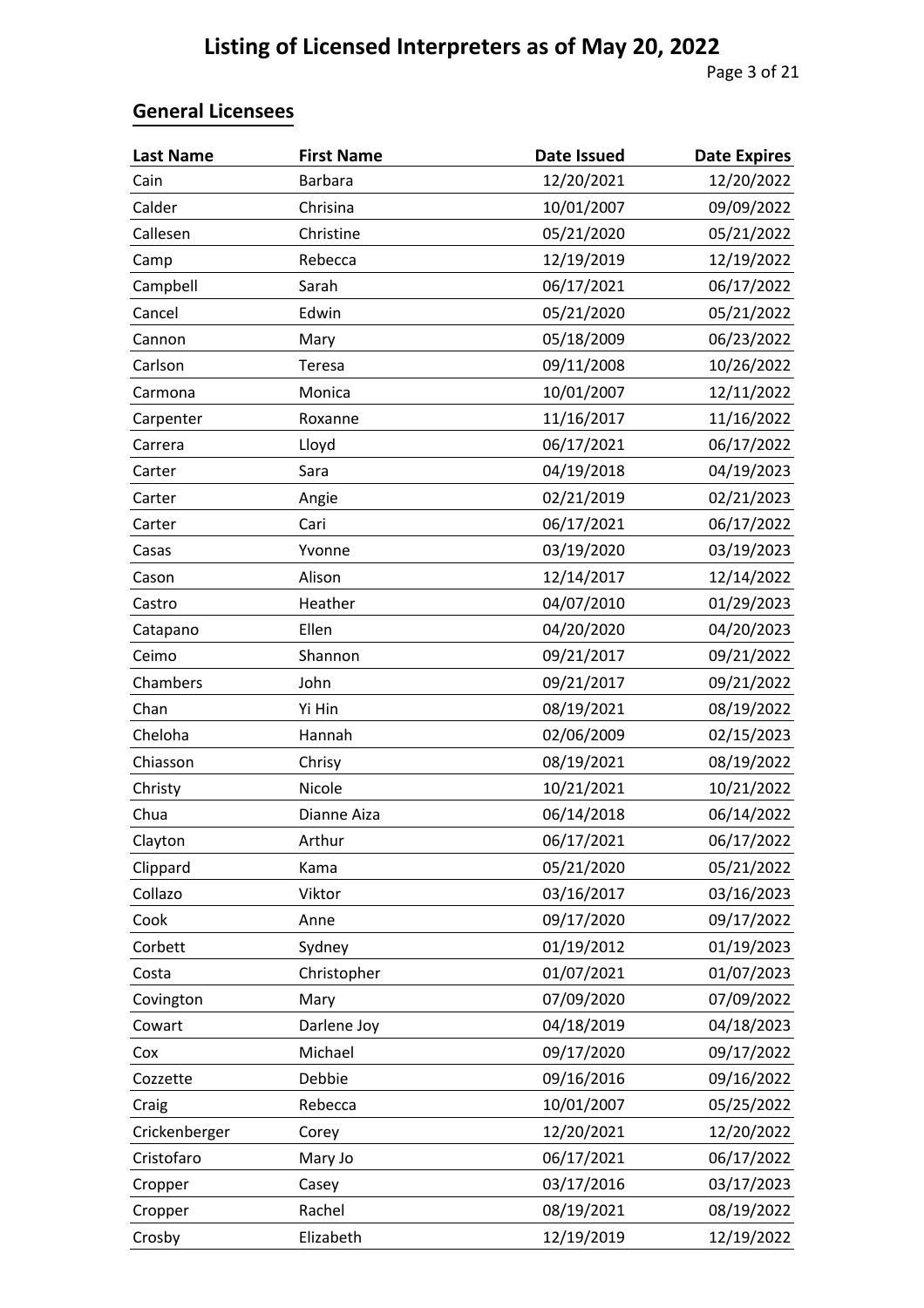| <b>Last Name</b> | <b>First Name</b> | <b>Date Issued</b> | <b>Date Expires</b> |
|------------------|-------------------|--------------------|---------------------|
| Crotty           | JoHannah          | 02/21/2019         | 02/21/2023          |
| Curtis           | Jovanna           | 11/16/2017         | 11/16/2022          |
| DaSilva          | Stacey            | 01/17/2013         | 01/17/2023          |
| De La Cruz       | Stephanie         | 08/22/2019         | 08/22/2022          |
| De Leon Rice     | Suzanne           | 10/21/2021         | 10/21/2022          |
| Dears            | Robin             | 09/21/2009         | 11/29/2022          |
| Deaton           | Jillian           | 08/16/2018         | 08/16/2022          |
| Delaney          | Stephen           | 01/07/2021         | 01/07/2023          |
| Delkamiller      | Julie             | 08/22/2019         | 08/22/2022          |
| Dennison         | Shaunie           | 06/17/2021         | 06/17/2022          |
| DeStefano        | Carol             | 12/19/2019         | 12/19/2022          |
| Dickson          | Daniel W Conway   | 03/16/2017         | 03/16/2023          |
| Dieter           | Sandra            | 01/07/2021         | 01/07/2023          |
| Diley            | <b>Brenda</b>     | 08/19/2021         | 08/19/2022          |
| Dippel           | Daisy             | 06/17/2021         | 06/17/2022          |
| DiRoberto        | Lori              | 11/13/2013         | 11/13/2022          |
| Distelrath       | Jason             | 05/21/2020         | 05/21/2022          |
| Dodd             | Aimee             | 12/20/2021         | 12/20/2022          |
| Donahue          | David             | 08/19/2021         | 08/19/2022          |
| Donati           | Emily             | 12/20/2021         | 12/20/2022          |
| Donnenwirth      | Rosetta           | 07/09/2020         | 07/09/2022          |
| Donohoue         | Amanda            | 11/19/2020         | 11/19/2022          |
| d'Ornano         | Yvette            | 12/20/2021         | 12/20/2022          |
| Dorsey           | Amanda            | 08/19/2021         | 08/19/2022          |
| Doyle            | Lynne             | 09/17/2020         | 09/17/2022          |
| Doyle            | Adam              | 11/19/2020         | 11/19/2022          |
| Draper           | Denice            | 01/07/2021         | 01/07/2023          |
| Draper           | Anthony           | 06/17/2021         | 06/17/2022          |
| Dunams           | Yekaterina        | 08/19/2021         | 08/19/2022          |
| Dunne            | Diane             | 09/17/2020         | 09/17/2022          |
| Durand           | Jesse             | 06/20/2019         | 06/20/2022          |
| Dusel            | Adelaide          | 06/20/2019         | 06/20/2022          |
| Eckrich          | Janay             | 08/22/2019         | 08/22/2022          |
| Edwards          | Teleasha          | 07/09/2020         | 07/09/2022          |
| Eggers           | Cameron           | 02/21/2019         | 02/21/2023          |
| Eiler            | Rebecca           | 03/19/2020         | 03/19/2023          |
| Eisenmann        | Elizabeth         | 06/17/2021         | 06/17/2022          |
| Ekrut            | Corey             | 06/17/2021         | 06/17/2022          |
| Ellington-Pierre | Laura             | 10/01/2007         | 01/01/2023          |
| Emerson          | Angela            | 11/16/2015         | 11/16/2022          |
| Epstein          | Marina            | 03/17/2022         | 03/17/2023          |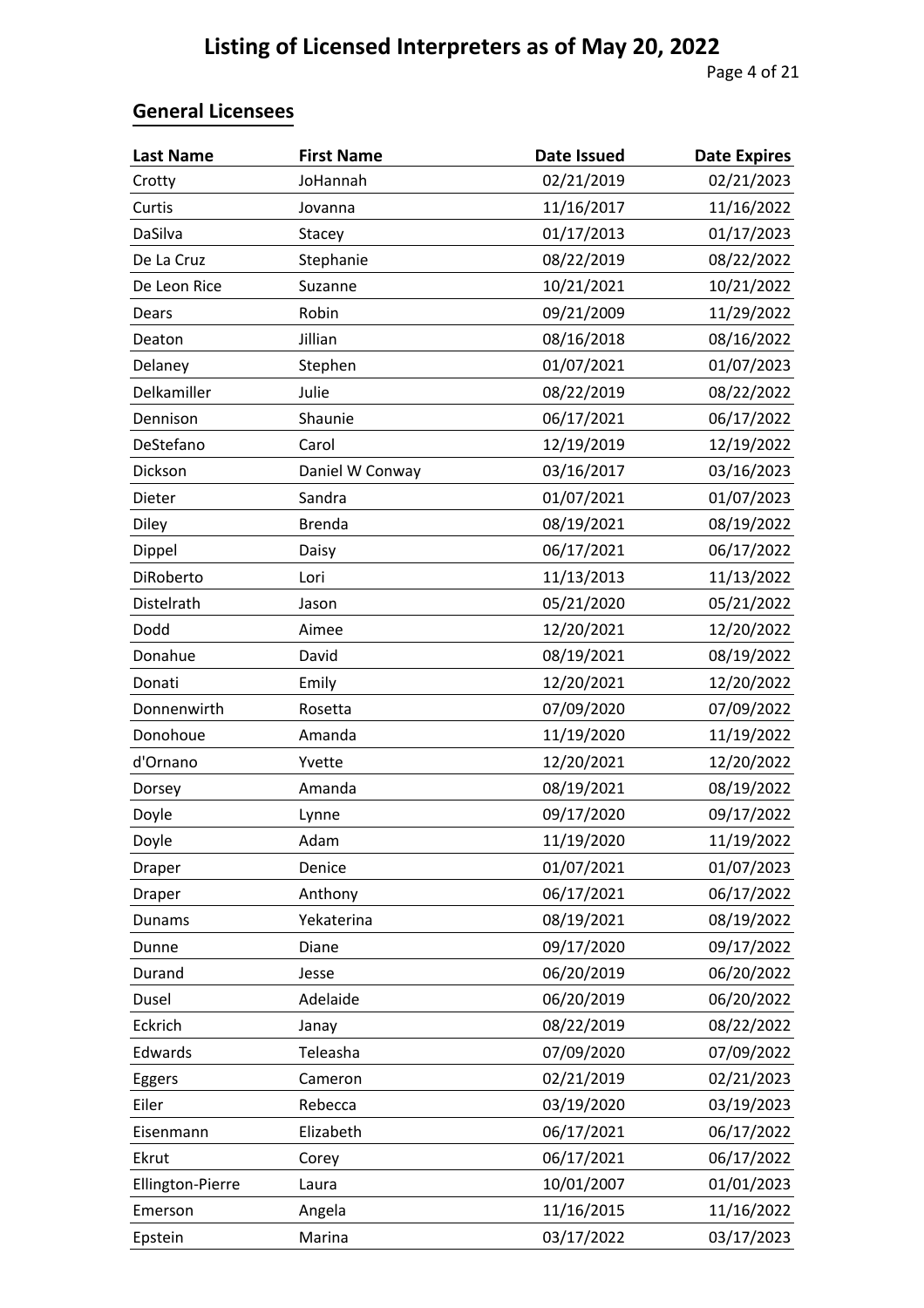| <b>Last Name</b>  | <b>First Name</b> | <b>Date Issued</b> | <b>Date Expires</b> |
|-------------------|-------------------|--------------------|---------------------|
| Escalada-Westland | Natasha           | 05/20/2009         | 07/28/2022          |
| Esterley          | Stefan            | 08/19/2021         | 08/19/2022          |
| Evans             | Audrey D          | 10/01/2007         | 09/06/2022          |
| Evans             | Heather           | 06/14/2018         | 06/14/2022          |
| Ewing             | Heather           | 10/01/2007         | 07/22/2022          |
| Eyrich            | Lynn              | 11/28/2008         | 10/31/2022          |
| Fanelli           | Melanie           | 03/17/2022         | 03/17/2023          |
| Fears-Henley      | Melissa           | 04/20/2020         | 04/20/2023          |
| Feckovics         | Dana              | 01/07/2021         | 01/07/2023          |
| Federico          | Sandra            | 08/22/2019         | 08/22/2022          |
| Felix             | Christina         | 10/01/2007         | 12/29/2022          |
| Fernelius         | Michele           | 03/17/2022         | 03/17/2023          |
| Ferry             | Julaine           | 03/17/2022         | 03/17/2023          |
| Feuling           | Jamee             | 02/15/2018         | 02/15/2023          |
| Figueroa          | Kelly             | 04/06/2009         | 03/04/2023          |
| Finnman           | Devon             | 10/08/2009         | 02/27/2023          |
| Fisher            | Kathryn           | 01/19/2017         | 01/19/2023          |
| Fisher            | Bobby             | 10/21/2021         | 10/21/2022          |
| Flagg             | Carly             | 07/21/2016         | 07/21/2022          |
| Flanagan          | Tamara            | 10/21/2021         | 10/21/2022          |
| Flores            | Sylvie            | 01/07/2021         | 01/07/2023          |
| Flowers           | Aren              | 04/21/2021         | 04/21/2023          |
| Foley             | Nora              | 07/09/2020         | 07/09/2022          |
| Ford              | Teresa            | 02/21/2019         | 02/21/2023          |
| Ford              | Heather           | 05/21/2020         | 05/21/2022          |
| Francom           | Robert            | 10/01/2007         | 07/07/2022          |
| Frank             | Daniel            | 06/20/2019         | 06/20/2022          |
| Friedmann         | Michael           | 10/01/2007         | 07/27/2022          |
| Fritz             | Sandra            | 06/17/2021         | 06/17/2022          |
| Fuhrer            | Yvonne            | 08/17/2020         | 08/17/2022          |
| Gabrielson        | LaDonna           | 01/22/2009         | 01/06/2023          |
| Gage              | Linda             | 10/27/2009         | 12/13/2022          |
| Gallegos          | Marie             | 10/01/2007         | 02/18/2023          |
| Garcia            | Isaac             | 11/16/2017         | 11/16/2022          |
| Garcia            | Rebecca           | 12/13/2018         | 12/13/2022          |
| Garcia            | Joyce             | 04/20/2020         | 04/20/2023          |
| Garcia            | Mateo             | 04/20/2020         | 04/20/2023          |
| Garcia            | Martin            | 05/21/2020         | 05/21/2022          |
| Garlington        | Amy               | 04/20/2020         | 04/20/2023          |
| Garrison          | Carrie            | 08/19/2021         | 08/19/2022          |
| Geisser           | Heather           | 09/16/2016         | 09/16/2022          |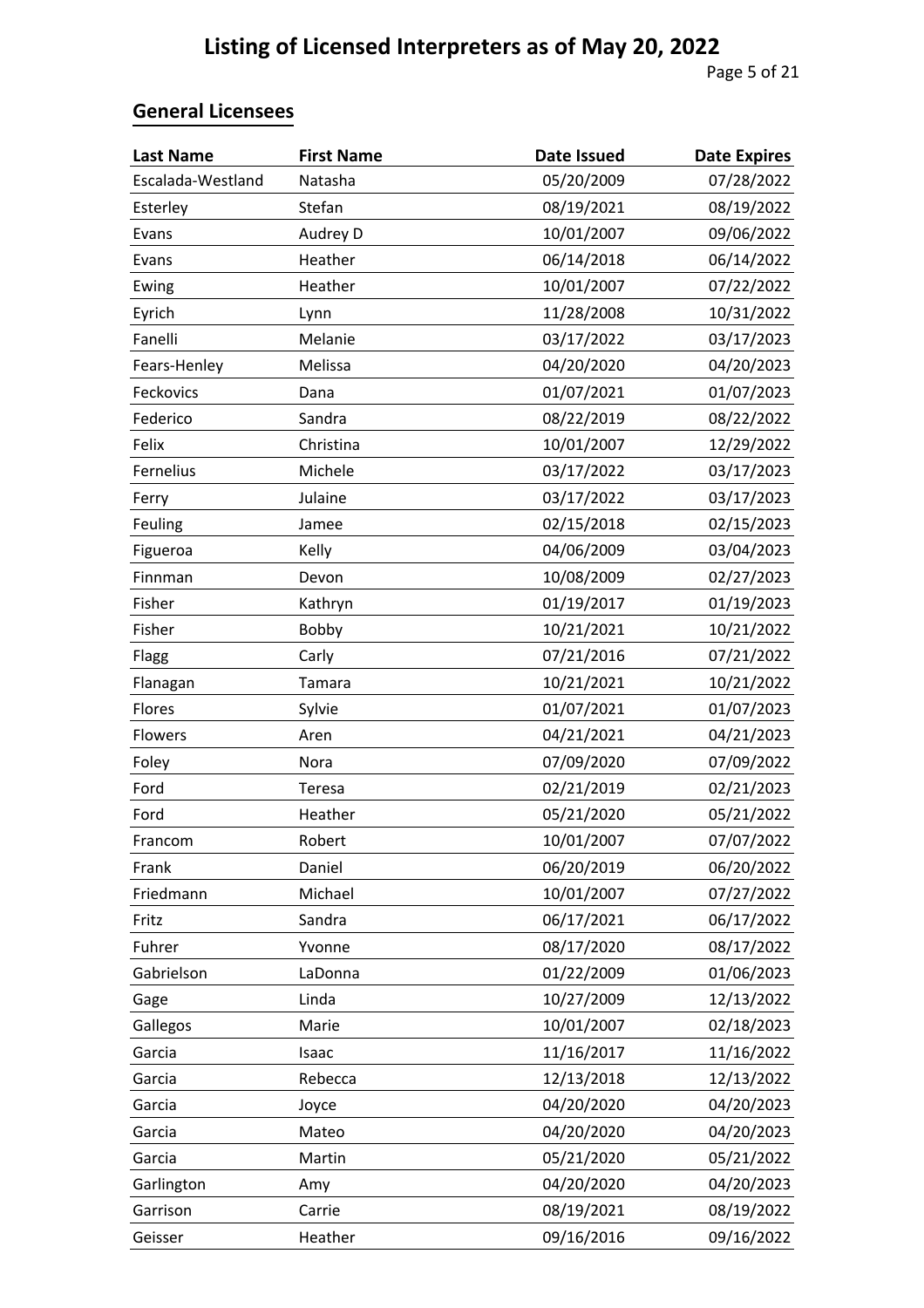| <b>Last Name</b> | <b>First Name</b> | <b>Date Issued</b> | <b>Date Expires</b> |
|------------------|-------------------|--------------------|---------------------|
| Gilbert          | Glen              | 03/15/2012         | 03/15/2023          |
| Gillis           | Rosalind          | 08/19/2021         | 08/19/2022          |
| Gilmore          | <b>Brittney</b>   | 06/14/2018         | 06/14/2022          |
| Glauser          | Molly             | 10/01/2007         | 12/21/2022          |
| Glick            | Laura Ashlee      | 11/16/2015         | 11/16/2022          |
| Gobble Baker     | Gavin             | 01/21/2016         | 01/21/2023          |
| Godwin           | Remy              | 04/20/2020         | 04/20/2023          |
| Gomez            | Annabella         | 05/18/2009         | 07/03/2022          |
| Gong             | Danny             | 08/22/2019         | 08/22/2022          |
| Gongora          | Marciano          | 04/21/2021         | 04/21/2023          |
| Gonzalez         | Roberto           | 12/19/2019         | 12/19/2022          |
| Gordillo         | Emily             | 06/17/2021         | 06/17/2022          |
| Gordon           | Philena           | 07/09/2020         | 07/09/2022          |
| Gould            | Alisa             | 03/19/2020         | 03/19/2023          |
| Grady            | Donna             | 10/21/2021         | 10/21/2022          |
| Graegin          | Debbie            | 08/22/2019         | 08/22/2022          |
| Grandprey        | Amanda            | 01/16/2020         | 01/16/2023          |
| Grant            | Nicole            | 08/22/2019         | 08/22/2022          |
| Gray             | Tilly             | 08/19/2021         | 08/19/2022          |
| Greco            | Joi               | 02/18/2021         | 02/18/2023          |
| Green            | Mary              | 05/21/2020         | 05/21/2022          |
| Greenberg        | Lauren            | 12/19/2019         | 12/19/2022          |
| Greenwaldt       | Amy Joy           | 06/17/2021         | 06/17/2022          |
| Gregg            | Carol             | 12/19/2019         | 12/19/2022          |
| Gregory          | Melissa           | 01/23/2009         | 12/27/2022          |
| Gribbon          | Megan             | 12/20/2021         | 12/20/2022          |
| Grigsby          | Elizabeth         | 12/20/2021         | 12/20/2022          |
| Grillo           | Teri              | 11/15/2012         | 11/15/2022          |
| Gritta           | Linda             | 09/16/2016         | 09/16/2022          |
| Grundman         | Teresa            | 01/09/2014         | 01/09/2023          |
| Gurr             | Justin            | 05/15/2009         | 03/23/2023          |
| Gurr             | Heidi             | 12/02/2009         | 09/26/2022          |
| Gutierrez        | Kelly             | 02/21/2019         | 02/21/2023          |
| Haag             | Michelle          | 03/15/2012         | 03/15/2023          |
| Hakseth          | Tamara            | 05/21/2020         | 05/21/2022          |
| Haldeman         | Christina         | 06/20/2019         | 06/20/2022          |
| Hall             | Jaime             | 03/17/2022         | 03/17/2023          |
| Hansen           | Sherri            | 09/16/2016         | 09/16/2022          |
| Hansen           | Chris             | 10/01/2007         | 09/22/2022          |
| Hanson           | Nehemiah          | 07/09/2020         | 07/09/2022          |
| Harbour          | Christina         | 01/26/2010         | 07/31/2022          |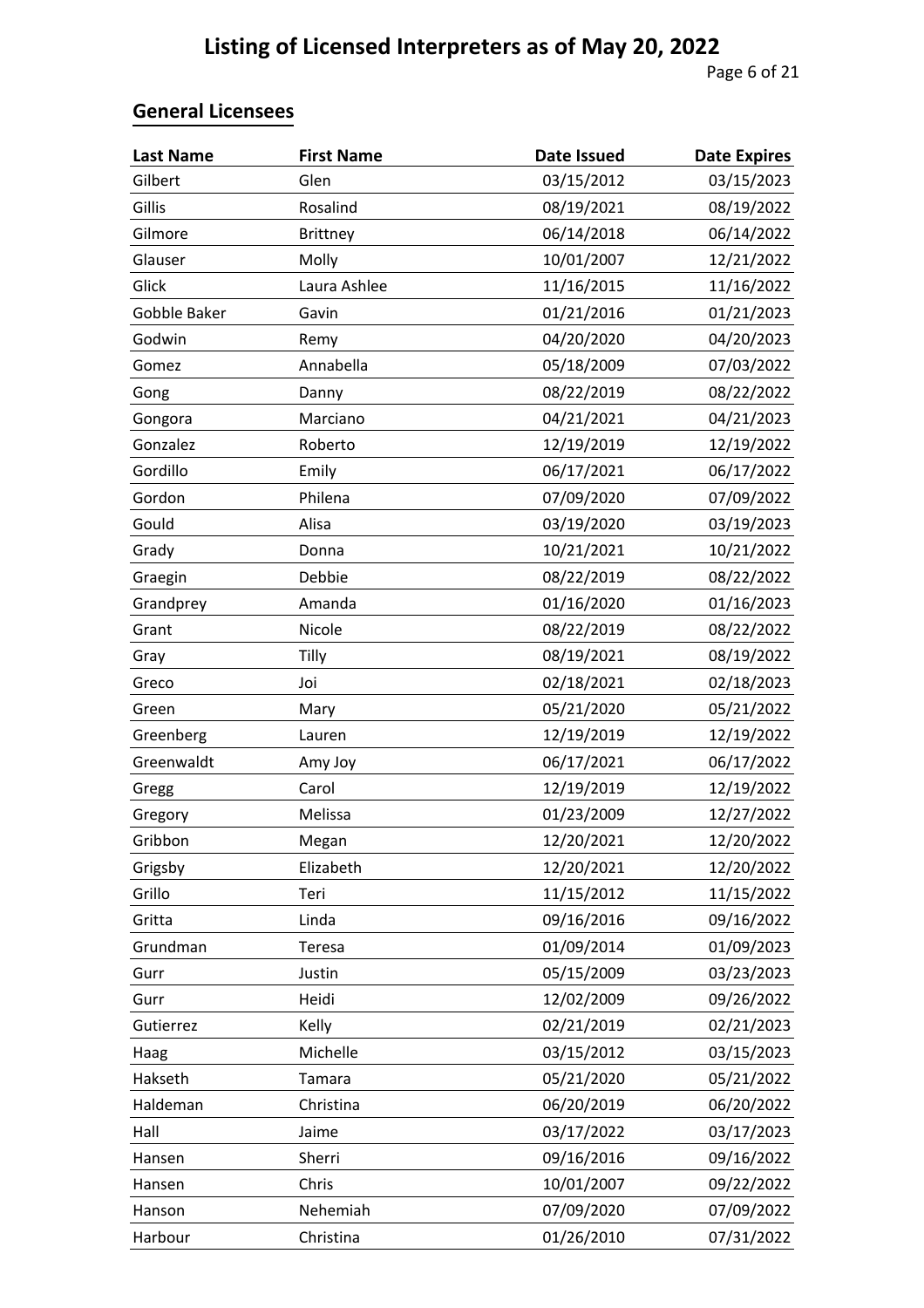| <b>Last Name</b> | <b>First Name</b> | <b>Date Issued</b> | <b>Date Expires</b> |
|------------------|-------------------|--------------------|---------------------|
| Harris           | Alisha            | 11/17/2016         | 11/17/2022          |
| Harris           | Mark              | 01/07/2021         | 01/07/2023          |
| Harris           | Jeffrey M         | 10/21/2021         | 10/21/2022          |
| Hartley          | Jerilyn           | 01/19/2012         | 01/19/2023          |
| Hartley          | Dawn              | 12/19/2019         | 12/19/2022          |
| Hartshorn        | Lori              | 04/07/2010         | 01/28/2023          |
| Hathaway         | Lisa              | 04/20/2020         | 04/20/2023          |
| Hayes            | Terri             | 04/20/2020         | 04/20/2023          |
| Hays             | Crystal           | 12/20/2021         | 12/20/2022          |
| Healy            | Mary              | 10/17/2019         | 10/17/2022          |
| Heckman          | Tara              | 02/21/2019         | 02/21/2023          |
| Hedges           | Meredith          | 08/17/2020         | 08/17/2022          |
| Heesen           | Laura             | 04/19/2018         | 04/19/2023          |
| Heimbuck         | Joy               | 04/18/2019         | 04/18/2023          |
| Helland          | Trisha            | 04/21/2021         | 04/21/2023          |
| Hellman          | Angela            | 05/21/2020         | 05/21/2022          |
| Helsel           | Marlena           | 08/16/2018         | 08/16/2022          |
| Hemmert-Tubbs    | Sarah             | 08/19/2021         | 08/19/2022          |
| Hendricks        | Jennifer          | 08/22/2019         | 08/22/2022          |
| Henry            | Laura             | 06/17/2021         | 06/17/2022          |
| Henson           | Tia               | 05/21/2020         | 05/21/2022          |
| Herdt            | <b>Brian</b>      | 10/21/2021         | 10/21/2022          |
| Hernandez        | Clarissa          | 11/13/2013         | 11/13/2022          |
| Hernandez        | Carolyn           | 03/19/2020         | 03/19/2023          |
| Hewson           | JaNeen            | 07/20/2009         | 03/03/2023          |
| Hicks            | Jessica           | 04/21/2021         | 04/21/2023          |
| Hier             | Kristal           | 08/22/2019         | 08/22/2022          |
| Higgins          | Karen Lee         | 05/21/2020         | 05/21/2022          |
| Hilder           | Kay               | 10/01/2007         | 03/12/2023          |
| Hill             | Elita             | 03/03/2009         | 03/24/2023          |
| Hill             | Rebecca           | 10/18/2018         | 10/18/2022          |
| Hilterbran       | Pamela            | 07/09/2020         | 07/09/2022          |
| Himes            | Mitchell          | 08/19/2021         | 08/19/2022          |
| Hinds            | Aaron             | 02/21/2019         | 02/21/2023          |
| Hitzler          | Lisa              | 10/01/2007         | 02/09/2023          |
| Hobart           | Samantha          | 03/17/2022         | 03/17/2023          |
| Hodson           | Melanie           | 03/19/2020         | 03/19/2023          |
| Hoff             | Marie             | 06/17/2021         | 06/17/2022          |
| Holland          | Lynna             | 09/21/2017         | 09/21/2022          |
| Holland          | Petra             | 05/26/2010         | 08/26/2022          |
| Holley           | Jeanene           | 09/10/2015         | 09/10/2022          |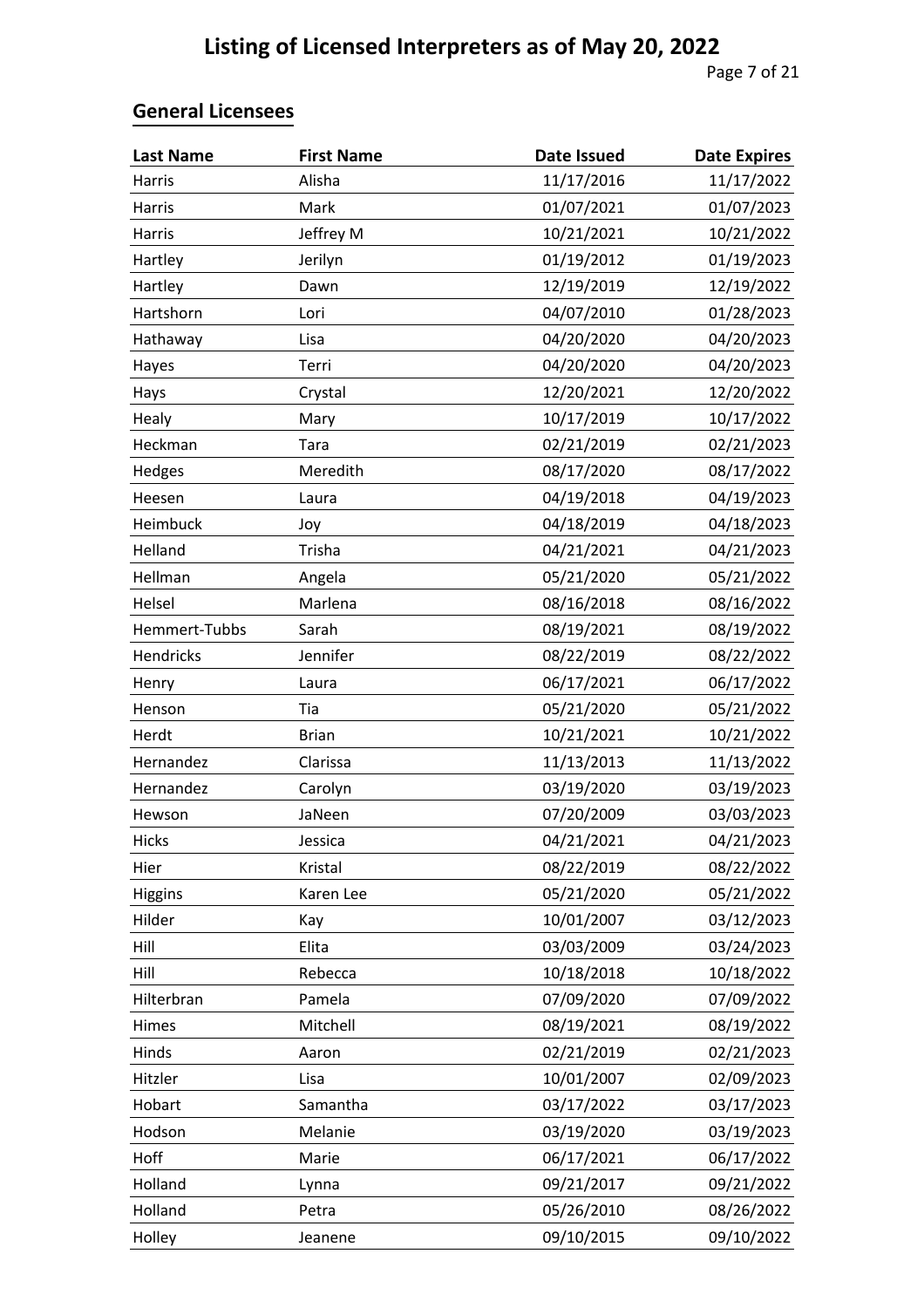| <b>Last Name</b> | <b>First Name</b> | <b>Date Issued</b> | <b>Date Expires</b> |
|------------------|-------------------|--------------------|---------------------|
| Holsomback       | Andre             | 06/17/2021         | 06/17/2022          |
| Holt             | Kaitlin           | 10/21/2021         | 10/21/2022          |
| Holter           | Stephen           | 02/15/2018         | 02/15/2023          |
| Hoover           | Mary              | 07/09/2020         | 07/09/2022          |
| Hosek            | Amanda            | 04/21/2021         | 04/21/2023          |
| Houghtaling      | Kenneth           | 10/17/2019         | 10/17/2022          |
| Howard           | <b>Brandi</b>     | 10/21/2021         | 10/21/2022          |
| Hudgens          | Jennifer          | 10/01/2007         | 11/26/2022          |
| Huhta            | Amanda            | 09/17/2020         | 09/17/2022          |
| Hutchinson       | Connie            | 05/21/2020         | 05/21/2023          |
| Icely            | <b>Brittany</b>   | 05/25/2010         | 07/23/2022          |
| Irisari          | Traci             | 04/18/2019         | 04/18/2023          |
| Jabaay           | Olivia            | 11/16/2017         | 11/16/2022          |
| Jackson          | Terra             | 06/17/2021         | 06/17/2022          |
| Jackson          | Jennifer          | 12/20/2021         | 12/20/2022          |
| Jagodzinski      | Gerard            | 10/01/2007         | 06/23/2022          |
| James            | Samona M          | 05/21/2020         | 05/21/2022          |
| James            | Melanie           | 09/17/2020         | 09/17/2022          |
| Jamsa            | Kathleen          | 09/09/2008         | 10/08/2022          |
| Janney           | Jennifer          | 04/18/2019         | 04/18/2023          |
| Jenkins          | Robyne            | 11/17/2016         | 11/17/2022          |
| Jensen           | Jason             | 08/05/2010         | 05/05/2023          |
| Johnsen          | Anthony           | 04/20/2020         | 04/20/2023          |
| Johnson          | Marilea           | 07/21/2016         | 07/21/2022          |
| Johnson          | Maggie            | 06/14/2018         | 06/14/2022          |
| Johnson          | Kathryn           | 03/19/2020         | 03/19/2023          |
| Johnson          | Kateri            | 06/17/2021         | 06/17/2022          |
| Jonas            | Laura             | 10/13/2009         | 09/07/2022          |
| Jones            | Yvonne            | 10/01/2007         | 08/22/2022          |
| Jones            | Emily             | 02/21/2019         | 02/21/2023          |
| Jones            | Karissa           | 10/17/2019         | 10/17/2022          |
| Jones            | LaTanya           | 07/09/2020         | 07/09/2022          |
| <b>JORDAN</b>    | LEAH              | 12/20/2021         | 12/20/2022          |
| Joubert          | Matthew           | 07/09/2020         | 07/09/2022          |
| Juberian         | Suzanne           | 10/17/2019         | 10/17/2022          |
| Kaldenberg       | Kate              | 08/22/2019         | 08/22/2022          |
| Kalmus           | Amy               | 08/19/2021         | 08/19/2022          |
| Kalodimos        | Karin             | 06/20/2019         | 06/20/2022          |
| Kamerer          | Mara              | 02/18/2021         | 02/18/2023          |
| Katz             | Stacy             | 11/25/2008         | 10/22/2022          |
| Kaufman          | Joshlyn           | 07/09/2020         | 07/09/2022          |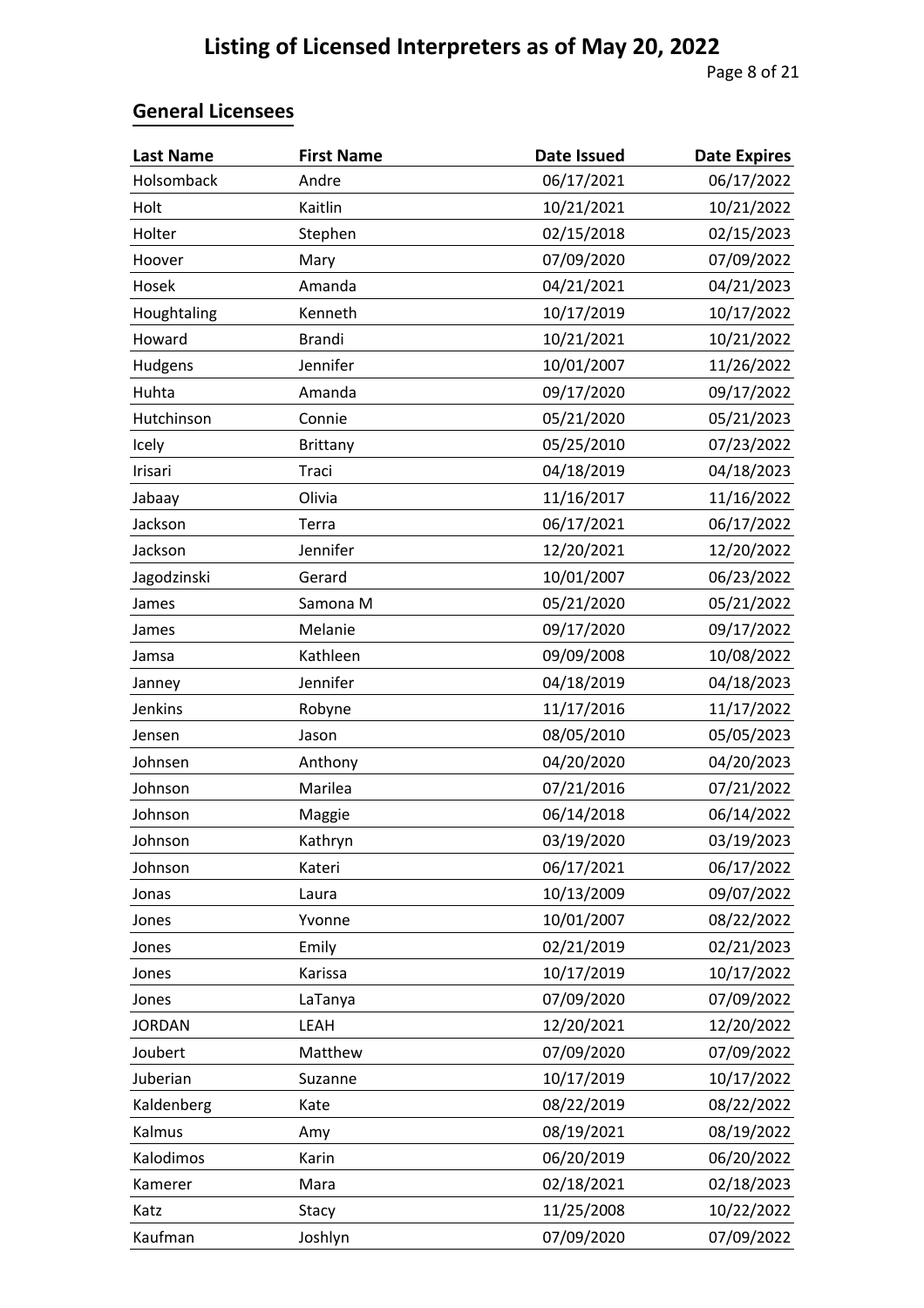| <b>Last Name</b> | <b>First Name</b> | <b>Date Issued</b> | <b>Date Expires</b> |
|------------------|-------------------|--------------------|---------------------|
| Kelley           | Gary              | 09/17/2020         | 09/17/2022          |
| Kelley           | Tawnya            | 02/18/2021         | 02/18/2023          |
| Kelly            | Meagan            | 08/19/2021         | 08/19/2022          |
| Kessen           | Karina            | 06/17/2021         | 06/17/2022          |
| <b>King</b>      | Jaclyn            | 08/19/2021         | 08/19/2022          |
| Kline            | Valerie           | 04/18/2019         | 04/18/2023          |
| Kneifel          | Sue Kay           | 09/17/2020         | 09/17/2022          |
| Knoell           | <b>Bradley</b>    | 11/19/2020         | 11/19/2022          |
| Koch             | Andrea            | 12/19/2019         | 12/19/2022          |
| Koch             | Kathi             | 08/19/2021         | 08/19/2022          |
| Kollman          | Francis           | 07/17/2008         | 09/27/2022          |
| Kovach           | Cathy             | 12/14/2017         | 12/14/2022          |
| Kovatch          | Beth              | 10/01/2007         | 04/06/2023          |
| Krach            | Laura             | 06/14/2018         | 06/14/2022          |
| Krakowiak        | Kristin           | 10/23/2008         | 03/16/2023          |
| Krakowiak        | Jarvis            | 01/29/2015         | 01/29/2023          |
| Kreck            | Kathleen          | 03/16/2017         | 03/16/2023          |
| Kreft            | Jeannette         | 05/21/2020         | 05/21/2022          |
| Krenz            | Danielle          | 06/17/2021         | 06/17/2022          |
| Krueger          | Janelle           | 08/16/2018         | 08/16/2022          |
| Krueger          | Scott             | 10/21/2021         | 10/21/2022          |
| Kubat            | Katherine         | 08/19/2021         | 08/19/2022          |
| LaForge          | Nicole            | 08/19/2021         | 08/19/2022          |
| LaHue            | Amber             | 04/18/2019         | 04/18/2023          |
| Lamb             | Kathleen          | 04/21/2021         | 04/21/2023          |
| Lamoreaux        | Jill              | 09/16/2016         | 09/16/2022          |
| Landgren         | Jamie             | 09/21/2017         | 09/21/2022          |
| Lange            | Kelsey            | 02/21/2019         | 02/21/2023          |
| Lanty            | Melissa           | 08/17/2020         | 08/17/2022          |
| Lassiter         | Candace           | 01/07/2021         | 01/07/2023          |
| Lassiter         | <b>Brian</b>      | 06/17/2021         | 06/17/2022          |
| Laurent          | Christina         | 03/16/2017         | 03/16/2023          |
| Layton           | Enrique           | 04/18/2019         | 04/18/2023          |
| Lebedda          | Roberta           | 04/21/2021         | 04/21/2023          |
| LeChuga          | Christy           | 07/20/2017         | 07/20/2022          |
| Ledbetter        | Ka'borski         | 06/17/2021         | 06/17/2022          |
| Lee              | Lauren            | 09/16/2016         | 09/16/2022          |
| Lee              | Lindsay           | 01/07/2021         | 01/07/2023          |
| Lee              | Bichri            | 01/07/2021         | 01/07/2023          |
| Lee-Fisher       | Ariana            | 12/19/2019         | 12/19/2022          |
| Lensbower        | Jessica           | 04/21/2021         | 04/21/2023          |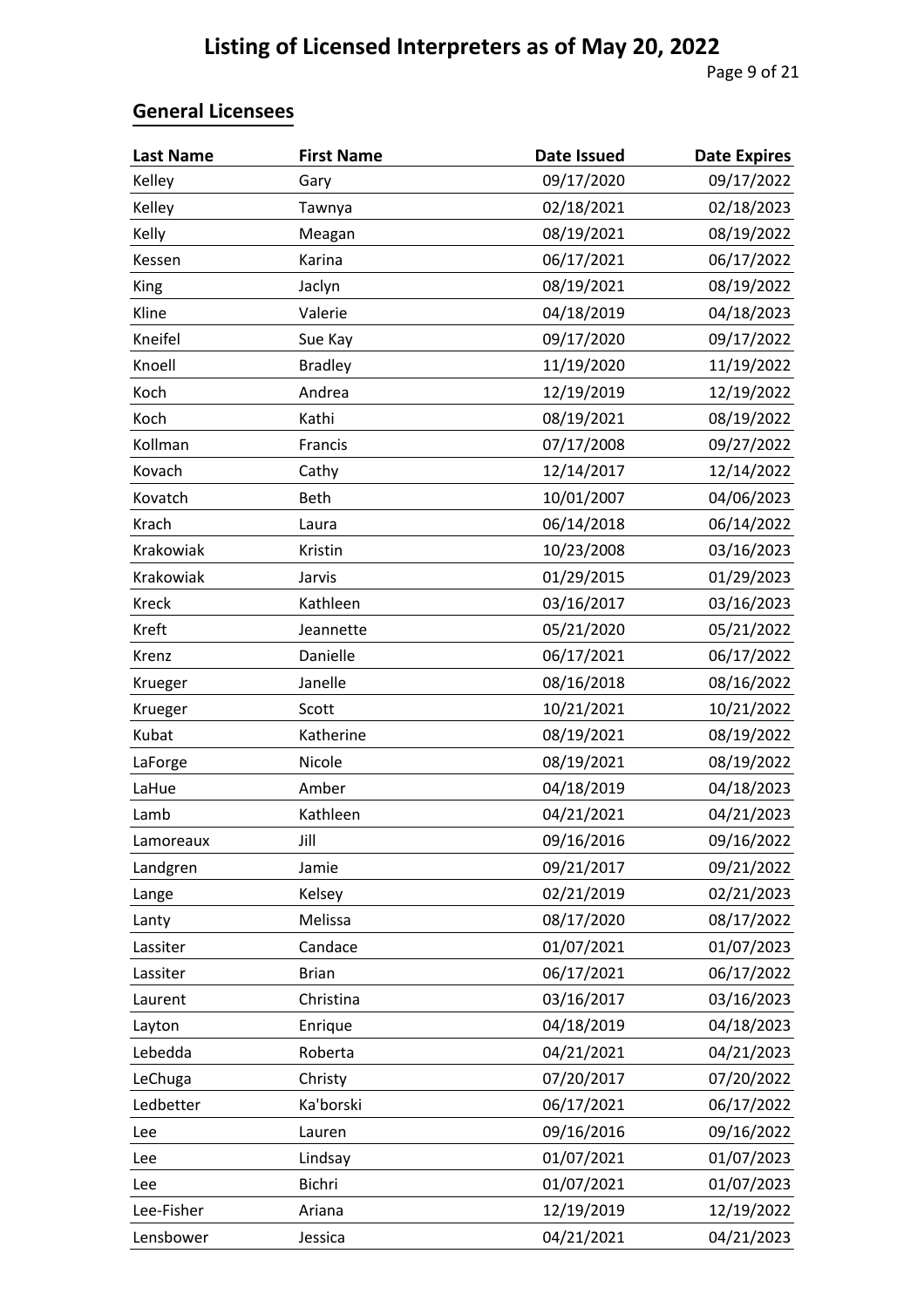| <b>Last Name</b>  | <b>First Name</b> | <b>Date Issued</b> | <b>Date Expires</b> |
|-------------------|-------------------|--------------------|---------------------|
| Lentz             | Crystal           | 10/01/2007         | 12/31/2022          |
| Lewis             | Virginia          | 04/18/2019         | 04/18/2023          |
| Lewis             | Natasha           | 10/21/2021         | 10/21/2022          |
| Lewis-Ross        | Karen             | 08/17/2020         | 08/17/2022          |
| Lilley            | Elizabeth         | 03/17/2022         | 03/17/2023          |
| Lindstrom         | Joan              | 12/13/2018         | 12/13/2022          |
| Lisonbee          | Meadow            | 05/21/2020         | 05/21/2022          |
| Lopez             | Maria Paola       | 08/17/2020         | 08/17/2022          |
| Loux              | Judie             | 12/13/2018         | 12/13/2022          |
| Low               | Derrick           | 07/20/2017         | 07/20/2022          |
| Low               | <b>Brittney</b>   | 06/20/2019         | 06/20/2022          |
| Luckham           | Rebecca           | 10/21/2021         | 10/21/2022          |
| Lugo              | Angelique         | 01/16/2020         | 01/16/2023          |
| Lunger            | Adriana           | 08/16/2018         | 08/16/2022          |
| Lynch             | Colleen           | 09/30/2008         | 10/02/2022          |
| Lynn              | Ryan              | 07/20/2017         | 07/20/2022          |
| Lynn              | Nicole            | 01/20/2022         | 01/20/2023          |
| M Stains          | Diane             | 12/13/2018         | 12/13/2022          |
| Mace              | Jessica           | 04/21/2021         | 04/21/2023          |
| MacFarlane        | James             | 09/17/2020         | 09/17/2022          |
| Maenzo            | Catherine         | 06/17/2021         | 06/17/2022          |
| Maffia            | Daniel            | 07/09/2020         | 07/09/2022          |
| Magill            | Stacy             | 02/18/2021         | 02/18/2023          |
| Maldon            | Shawn             | 08/19/2021         | 08/19/2022          |
| Maniatty-Crabtree | Holly             | 12/19/2019         | 12/19/2022          |
| Mansager          | Torrey            | 01/08/2009         | 07/14/2022          |
| Manuel            | Nicole            | 07/18/2013         | 07/18/2022          |
| Marsh             | Natasha           | 09/21/2017         | 09/21/2022          |
| Marsh             | Callie            | 08/19/2021         | 08/19/2022          |
| Marshall          | Shaunna           | 10/01/2007         | 03/30/2023          |
| Marshall          | Liza              | 09/10/2015         | 09/10/2022          |
| Martin            | Cody              | 04/18/2019         | 04/18/2023          |
| Martin            | Lynetta           | 01/16/2020         | 01/16/2023          |
| Martin            | Dana              | 05/21/2020         | 05/21/2022          |
| Martin            | Joy               | 04/21/2021         | 04/21/2023          |
| Martinez          | Candice           | 02/21/2019         | 02/21/2023          |
| Martinez          | Michele           | 10/21/2021         | 10/21/2022          |
| Martinho          | Aleah             | 10/21/2021         | 10/21/2022          |
| Maschue           | Nora              | 09/22/2017         | 09/22/2022          |
| Massaro           | Lusanne           | 09/17/2020         | 09/17/2022          |
| Mastromonica      | Tanya             | 06/17/2021         | 06/17/2022          |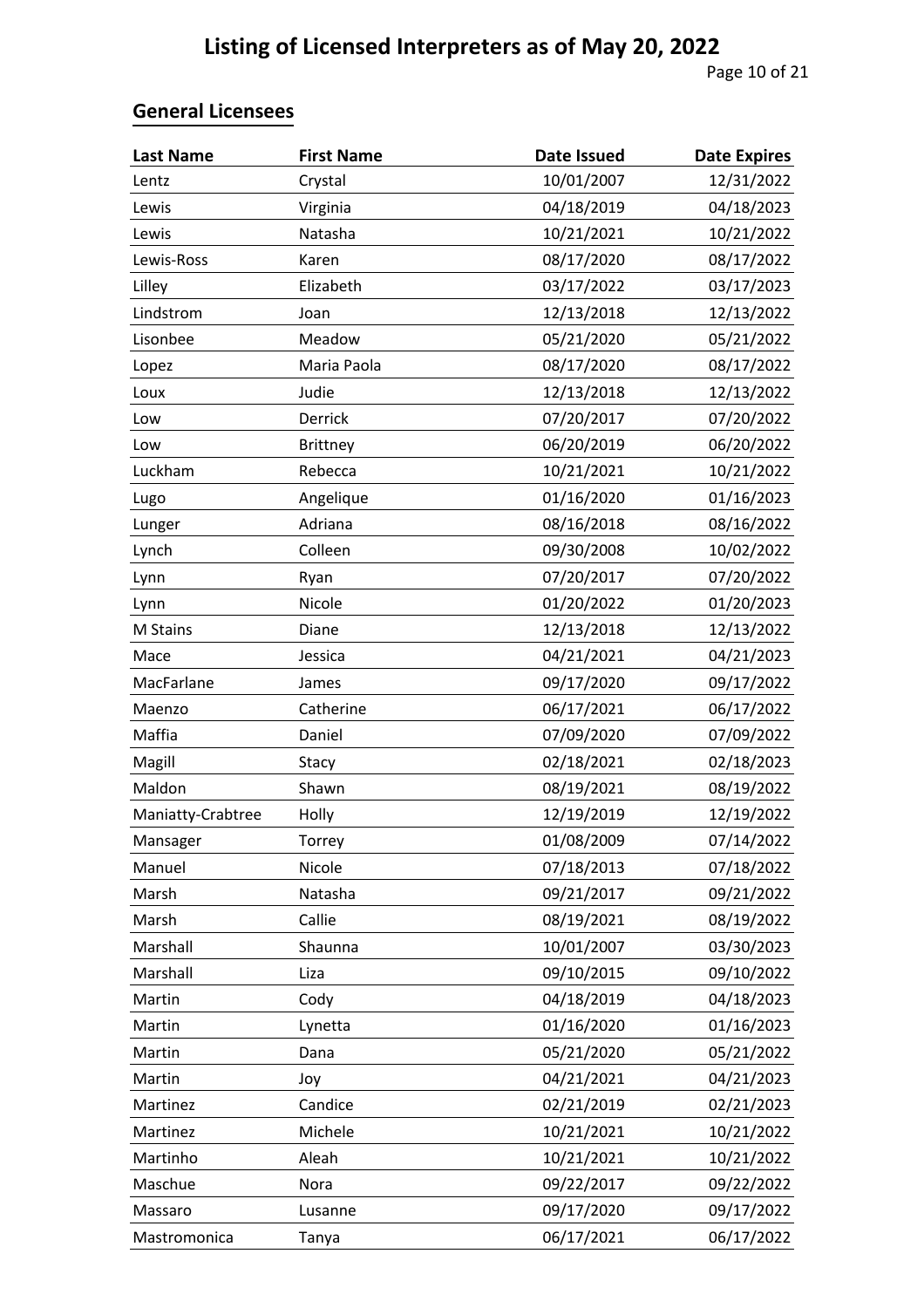| <b>Last Name</b> | <b>First Name</b> | <b>Date Issued</b> | <b>Date Expires</b> |
|------------------|-------------------|--------------------|---------------------|
| Masure           | Lisa              | 12/19/2019         | 12/19/2022          |
| Mathews          | Lori              | 06/14/2018         | 06/14/2022          |
| Matsen           | Jay               | 05/21/2020         | 05/21/2022          |
| Maturan          | Andres            | 11/16/2015         | 11/16/2022          |
| Mawcinitt        | Lori              | 07/22/2009         | 06/20/2022          |
| Maxwell          | Venessa           | 01/20/2022         | 01/20/2023          |
| <b>McClure</b>   | Susannah          | 12/20/2021         | 12/20/2022          |
| McCluskey        | Paula             | 06/17/2021         | 06/17/2022          |
| McCormick        | Tyler             | 02/18/2021         | 02/18/2023          |
| McCreery         | SueAnne           | 10/01/2007         | 03/13/2023          |
| McDermott        | James             | 06/17/2021         | 06/17/2022          |
| McElfresh        | Kirsta            | 03/16/2017         | 03/16/2023          |
| McGee            | Susan             | 08/19/2021         | 08/19/2022          |
| McGowan          | Maribeth          | 07/16/2015         | 07/16/2022          |
| McKinley         | Fred              | 08/19/2021         | 08/19/2022          |
| McLeod           | Mike              | 10/01/2007         | 02/08/2023          |
| McQuinn-LeDoux   | Deborah           | 09/16/2016         | 09/16/2022          |
| Melugin          | Dona              | 11/17/2016         | 11/17/2022          |
| Merrell          | James             | 10/01/2007         | 02/09/2023          |
| Messer           | Erin              | 06/14/2018         | 06/14/2022          |
| Meyer            | Laura             | 12/19/2019         | 12/19/2022          |
| Michaels         | Amanda            | 10/21/2021         | 10/21/2022          |
| Middleton        | Andrea            | 09/16/2010         | 09/16/2022          |
| Mihalakos        | Darlene           | 09/10/2015         | 09/10/2022          |
| Mire             | Michelle          | 12/20/2021         | 12/20/2022          |
| Mitchell         | Marian            | 11/25/2009         | 10/29/2022          |
| Mongan           | Dee               | 04/18/2019         | 04/18/2023          |
| Monk             | Shelley           | 02/18/2021         | 02/18/2023          |
| Monroy           | Jessica           | 09/20/2012         | 09/20/2022          |
| Moore            | Chelsi Jo         | 08/05/2010         | 07/01/2022          |
| Moore            | Ezra              | 10/21/2021         | 10/21/2022          |
| Morgan           | Rachel            | 12/19/2019         | 12/19/2022          |
| Moss             | Samantha          | 02/21/2019         | 02/21/2023          |
| Moulton          | Kimberly          | 01/29/2009         | 10/07/2022          |
| Moyer            | Jennifer          | 04/21/2021         | 04/21/2023          |
| <b>Munis</b>     | Mary Joe          | 12/01/2008         | 07/20/2022          |
| Munyaradzi       | Razonda           | 10/21/2021         | 10/21/2022          |
| Murdoch          | Susan             | 06/17/2021         | 06/17/2022          |
| Murillo          | Sherry            | 09/17/2020         | 09/17/2022          |
| Murrah           | Dana              | 08/17/2020         | 08/17/2022          |
| Murtaugh         | Kathy             | 10/01/2007         | 12/17/2022          |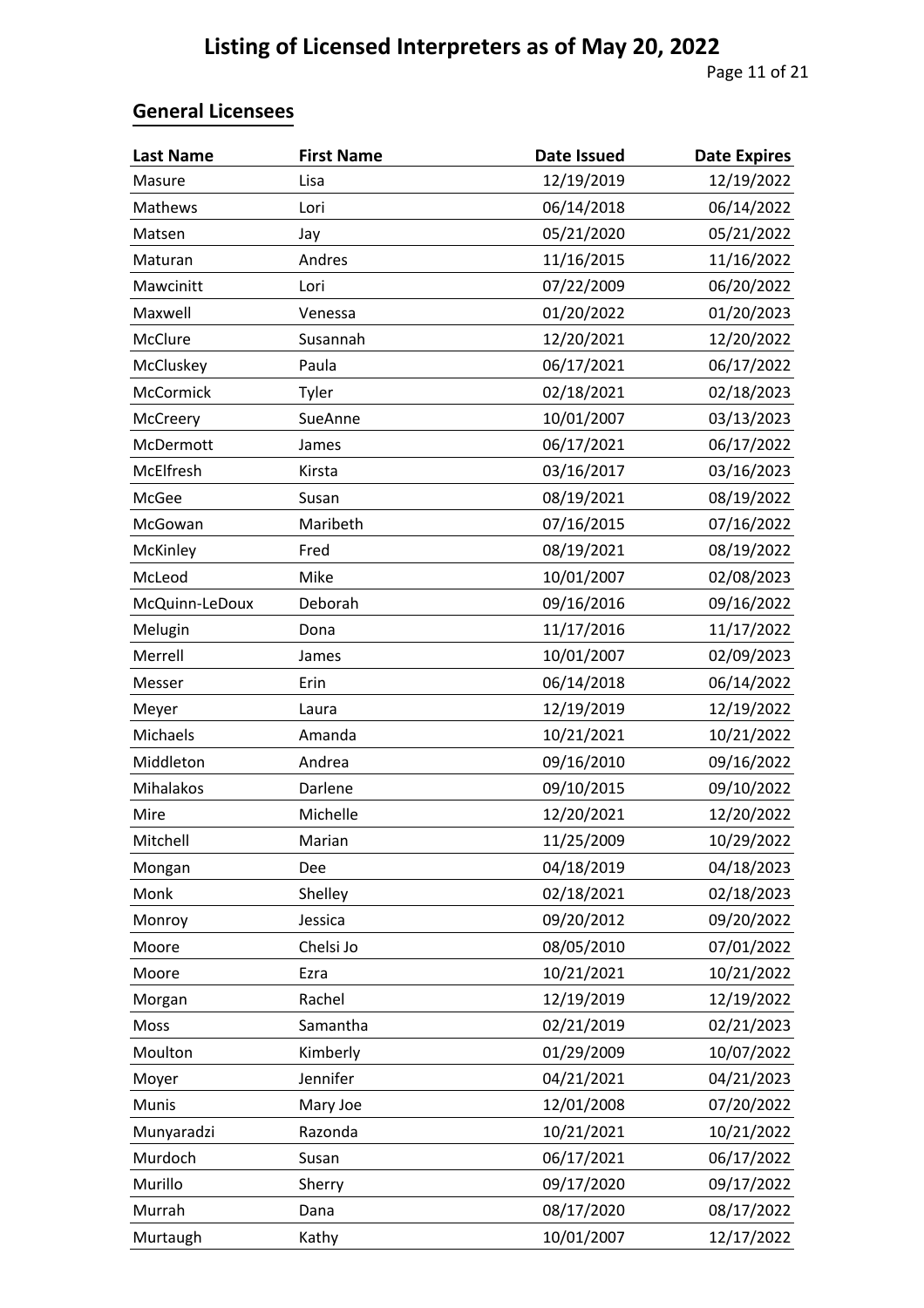| <b>Last Name</b> | <b>First Name</b> | <b>Date Issued</b> | <b>Date Expires</b> |
|------------------|-------------------|--------------------|---------------------|
| Muscato          | Mandie            | 08/19/2021         | 08/19/2022          |
| <b>Myers</b>     | Sarah             | 05/26/2009         | 11/13/2022          |
| Navratil         | Jobina            | 03/21/2013         | 03/21/2023          |
| <b>Neff</b>      | Joy               | 04/19/2018         | 04/19/2023          |
| Nelson           | <b>Brandi</b>     | 06/20/2019         | 06/20/2022          |
| Nelson           | Tamar             | 08/19/2021         | 08/19/2022          |
| <b>New</b>       | Roxann            | 04/21/2021         | 04/21/2023          |
| Newman           | Lisa              | 10/01/2007         | 08/25/2022          |
| Newquist-Gifford | Karen             | 10/02/2008         | 10/30/2022          |
| Newton           | Sonja             | 01/20/2022         | 01/20/2023          |
| Nichols          | MaryJane          | 10/01/2007         | 08/30/2022          |
| Nickens          | Carol             | 02/21/2019         | 02/21/2023          |
| Niehuis          | Jamie             | 10/01/2007         | 08/29/2022          |
| Nolte            | <b>Brandi</b>     | 10/21/2021         | 10/21/2022          |
| Nordstrom        | Catherine         | 06/17/2021         | 06/17/2022          |
| Nunley           | Suzanne           | 06/17/2021         | 06/17/2022          |
| <b>Nutt</b>      | Sara              | 01/20/2022         | 01/20/2023          |
| ODoyle           | Sasha             | 12/20/2021         | 12/20/2022          |
| Olivier          | Renee             | 02/18/2021         | 02/18/2023          |
| Orellana         | Risa              | 03/16/2017         | 03/16/2023          |
| Orndorff         | Cynthia           | 10/21/2021         | 10/21/2022          |
| Oster            | Petula            | 09/16/2010         | 09/16/2022          |
| Oster            | Nancy             | 01/21/2016         | 01/21/2023          |
| Panasenko        | Tamara            | 11/19/2020         | 11/19/2022          |
| Parks            | Sue               | 04/18/2019         | 04/18/2023          |
| Patino           | Sabrina           | 02/21/2019         | 02/21/2023          |
| Patrick          | Patricia          | 10/01/2007         | 04/15/2023          |
| Patterson        | Ruth              | 08/14/2009         | 06/27/2022          |
| Patton-Gura      | Lyndi             | 07/09/2020         | 07/09/2022          |
| Paul             | Darlene           | 10/10/2008         | 10/21/2022          |
| Pavelka          | Angela            | 06/17/2021         | 06/17/2022          |
| Peach            | Melanie           | 08/22/2019         | 08/22/2022          |
| Pearson          | Kelly             | 11/17/2016         | 11/17/2022          |
| Pederson         | Lisa              | 11/19/2020         | 11/19/2022          |
| Pennick          | Cayla             | 10/21/2021         | 10/21/2022          |
| Peters           | Julie             | 01/19/2012         | 01/19/2023          |
| Peterson         | Jennie            | 12/04/2008         | 11/13/2022          |
| Peterson         | Shaunna           | 05/18/2022         | 05/18/2023          |
| Petterson        | Aralyn            | 05/21/2020         | 05/21/2022          |
| Phillip          | Diana             | 02/18/2021         | 02/18/2023          |
| Phillips         | Joan              | 03/13/2008         | 02/23/2023          |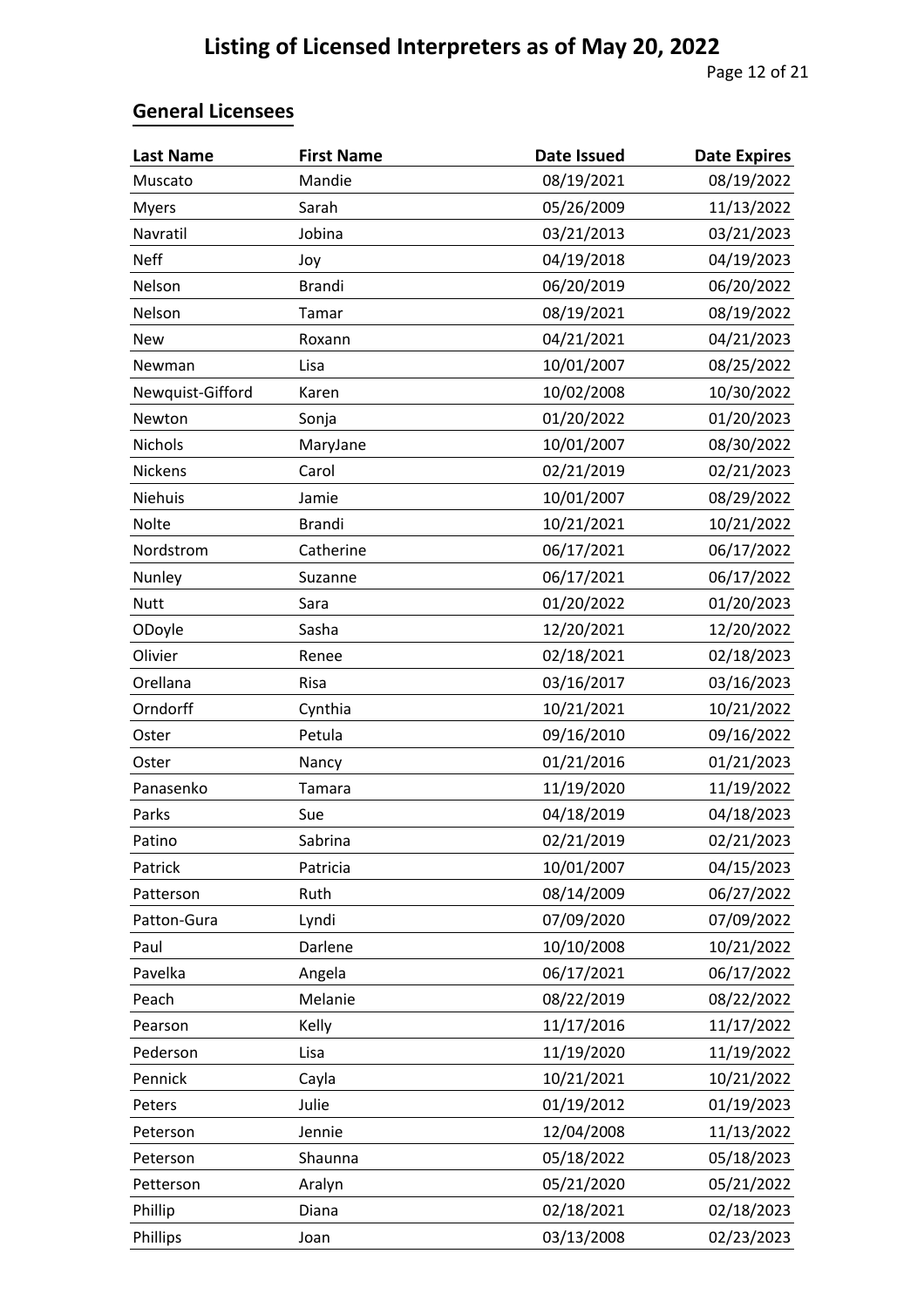| <b>Last Name</b> | <b>First Name</b> | <b>Date Issued</b> | <b>Date Expires</b> |
|------------------|-------------------|--------------------|---------------------|
| Phillips         | Valerie           | 11/18/2010         | 11/18/2022          |
| Piel             | Herbert           | 09/17/2020         | 09/17/2022          |
| Pineda           | Abby              | 02/18/2021         | 02/18/2023          |
| Pinkard          | P Lanette         | 01/07/2021         | 01/07/2023          |
| Pinkston         | Angelique         | 03/19/2020         | 03/19/2023          |
| Pippin-Mandley   | Shannon           | 06/17/2021         | 06/17/2022          |
| Pizzo            | Christina         | 05/26/2010         | 06/03/2022          |
| Pohl             | Laura             | 07/09/2020         | 07/09/2022          |
| Polo             | Theresa           | 10/21/2021         | 10/21/2022          |
| Poore            | Melissa           | 06/17/2021         | 06/17/2022          |
| Popp             | Kristen           | 06/17/2021         | 06/17/2022          |
| Posedly          | Penny Hamilton    | 09/18/2014         | 09/18/2022          |
| Powell           | Faith             | 06/17/2021         | 06/17/2022          |
| Prater           | Dani              | 12/19/2019         | 12/19/2022          |
| Preato           | Molly             | 01/20/2022         | 01/20/2023          |
| Price            | Chad              | 10/01/2007         | 03/06/2023          |
| Priest           | Camille           | 05/21/2020         | 05/21/2022          |
| Prough           | Robin             | 12/20/2021         | 12/20/2022          |
| Quade            | Charissa          | 05/15/2009         | 04/21/2023          |
| Quaintance       | Jennifer          | 03/17/2022         | 03/17/2023          |
| Quinn            | Heather           | 06/17/2021         | 06/17/2022          |
| Quinones         | Kara              | 06/20/2019         | 06/20/2022          |
| Rael             | Vicki             | 02/18/2021         | 02/18/2023          |
| Rainey           | Sydney            | 01/20/2022         | 01/20/2023          |
| Ramolete         | Michelle          | 10/17/2019         | 10/17/2022          |
| Randolph Jr      | James             | 07/09/2020         | 07/09/2022          |
| Rankin           | Ronda             | 09/17/2020         | 09/17/2022          |
| Rasmussen        | Amanda            | 07/09/2020         | 07/09/2022          |
| Reale            | Amber             | 06/17/2021         | 06/17/2022          |
| Reardon          | Elizabeth         | 09/17/2020         | 09/17/2022          |
| Redfield         | Dana              | 08/19/2021         | 08/19/2022          |
| Remele           | Tammy             | 10/01/2007         | 02/28/2023          |
| Resnick          | <b>Brandy</b>     | 09/22/2011         | 09/22/2022          |
| Reyes            | Delia             | 07/18/2012         | 07/18/2022          |
| Rice             | Whitney           | 07/09/2020         | 07/09/2022          |
| Rice             | Sheena            | 12/20/2021         | 12/20/2022          |
| Rich             | Laura             | 07/09/2020         | 07/09/2022          |
| Richardson       | Rebekah           | 02/21/2019         | 02/21/2023          |
| Rickerd          | Kaitlin           | 12/13/2018         | 12/13/2022          |
| Riddle           | Julie             | 05/21/2020         | 05/21/2022          |
| Riddle           | Mark              | 08/19/2021         | 08/19/2022          |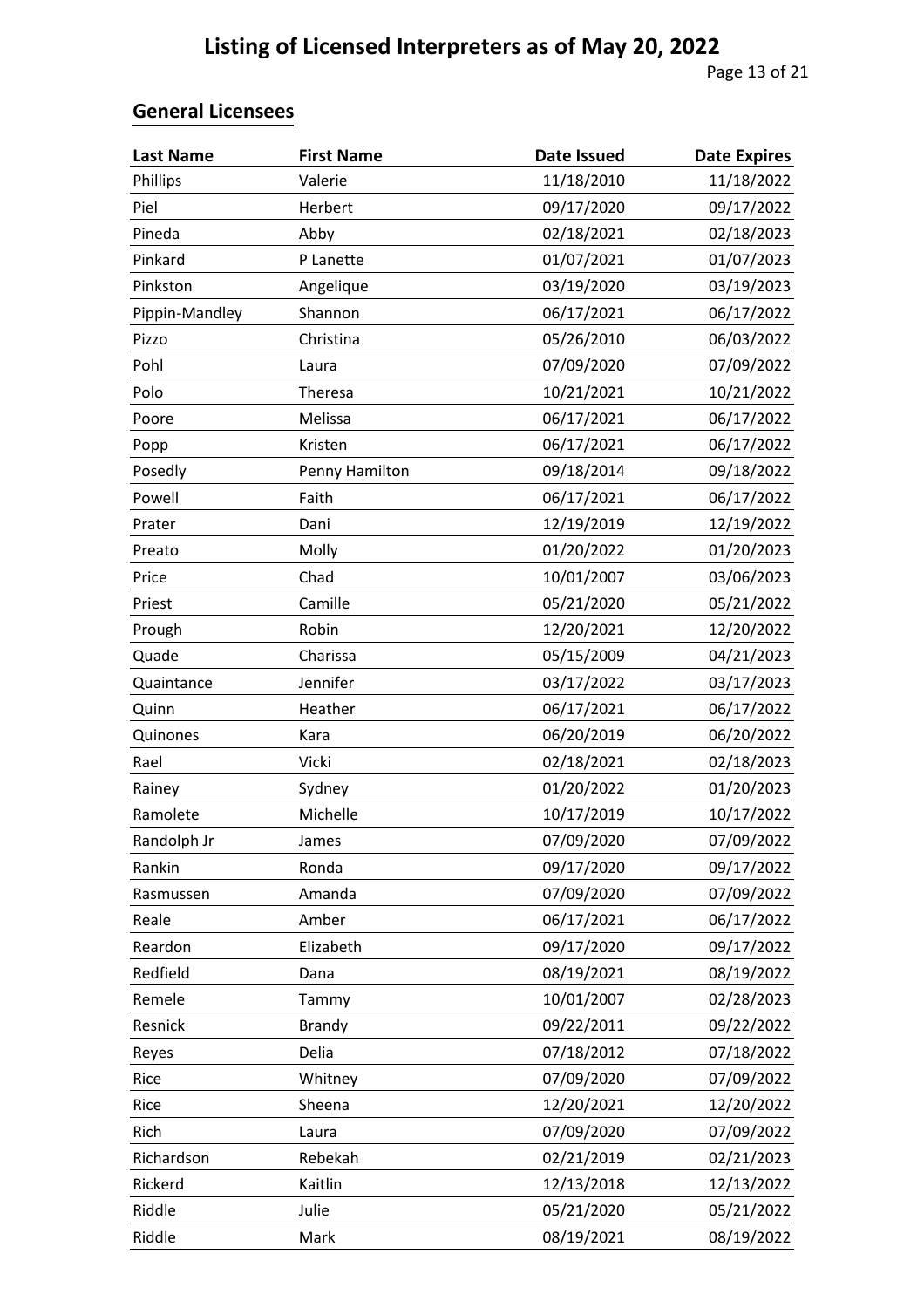| <b>Last Name</b>    | <b>First Name</b> | <b>Date Issued</b> | <b>Date Expires</b> |
|---------------------|-------------------|--------------------|---------------------|
| Riecks              | Kristin           | 05/26/2010         | 06/21/2022          |
| <b>Riggs</b>        | Angela            | 07/09/2020         | 07/09/2022          |
| Rimron              | Maryclaire        | 03/30/2009         | 06/21/2022          |
| Riscili             | Kamila            | 11/19/2020         | 11/19/2022          |
| Ritchey             | Rebecca           | 09/21/2017         | 09/21/2022          |
| Ritter              | Haley             | 09/22/2009         | 07/26/2022          |
| Ritter              | Margaret          | 04/21/2021         | 04/21/2023          |
| Roark McCoy         | DeeLayne          | 05/21/2020         | 05/21/2022          |
| Robbins             | Judith            | 10/01/2007         | 09/11/2022          |
| Robinson            | Jacqueline        | 04/20/2020         | 04/20/2023          |
| Rodgers             | Rachel            | 06/17/2021         | 06/17/2022          |
| Rodriguez           | Laura             | 07/09/2020         | 07/09/2022          |
| Rogers              | Jennifer          | 09/17/2020         | 09/17/2022          |
| Roldan-Hoppes       | Jennifer          | 07/22/2009         | 07/03/2022          |
| Roles               | Julie             | 09/09/2008         | 10/16/2022          |
| Roman               | Peter             | 07/21/2016         | 07/21/2022          |
| Roman               | Gretchen          | 07/24/2014         | 07/24/2022          |
| Roose               | Andrea            | 01/20/2011         | 01/20/2023          |
| Rowe                | Bryon             | 06/20/2019         | 06/20/2023          |
| Runge               | Robin             | 01/25/2010         | 08/12/2022          |
| Russell             | Adam              | 10/01/2007         | 08/03/2022          |
| Russell             | Jodi              | 07/24/2014         | 07/24/2022          |
| Ryan                | <b>Brittany</b>   | 03/16/2017         | 03/16/2023          |
| Safay-Trolian       | Theresa           | 05/21/2020         | 05/21/2022          |
| Safranski           | Laura             | 06/30/2009         | 08/29/2022          |
| Sallee              | Sandra            | 05/21/2020         | 05/21/2022          |
| Salvador            | Connie            | 07/09/2020         | 07/09/2022          |
| Sanderson           | Jan               | 03/25/2009         | 01/18/2023          |
| Sapp                | Heather           | 01/19/2017         | 01/19/2023          |
| Saros               | September         | 02/15/2018         | 02/15/2023          |
| Satterfield         | Rebekah           | 10/17/2019         | 10/17/2022          |
| Satterlee           | Lauren            | 07/18/2012         | 07/18/2022          |
| Satterlee           | Julius            | 03/17/2022         | 03/17/2023          |
| Saulisberry-Barkley | Autumn            | 09/10/2015         | 09/10/2022          |
| Sayles              | Katie             | 06/17/2021         | 06/17/2022          |
| Schilling           | Amy               | 12/20/2021         | 12/20/2022          |
| Schmidt             | Teresa            | 08/19/2021         | 08/19/2022          |
| Schneck             | Danielle          | 11/15/2012         | 11/15/2022          |
| Schodt              | Jaclyn            | 07/14/2011         | 07/14/2022          |
| Schoenleben         | <b>Brianna</b>    | 04/21/2021         | 04/21/2023          |
| Scholz              | Susan             | 10/21/2021         | 10/21/2022          |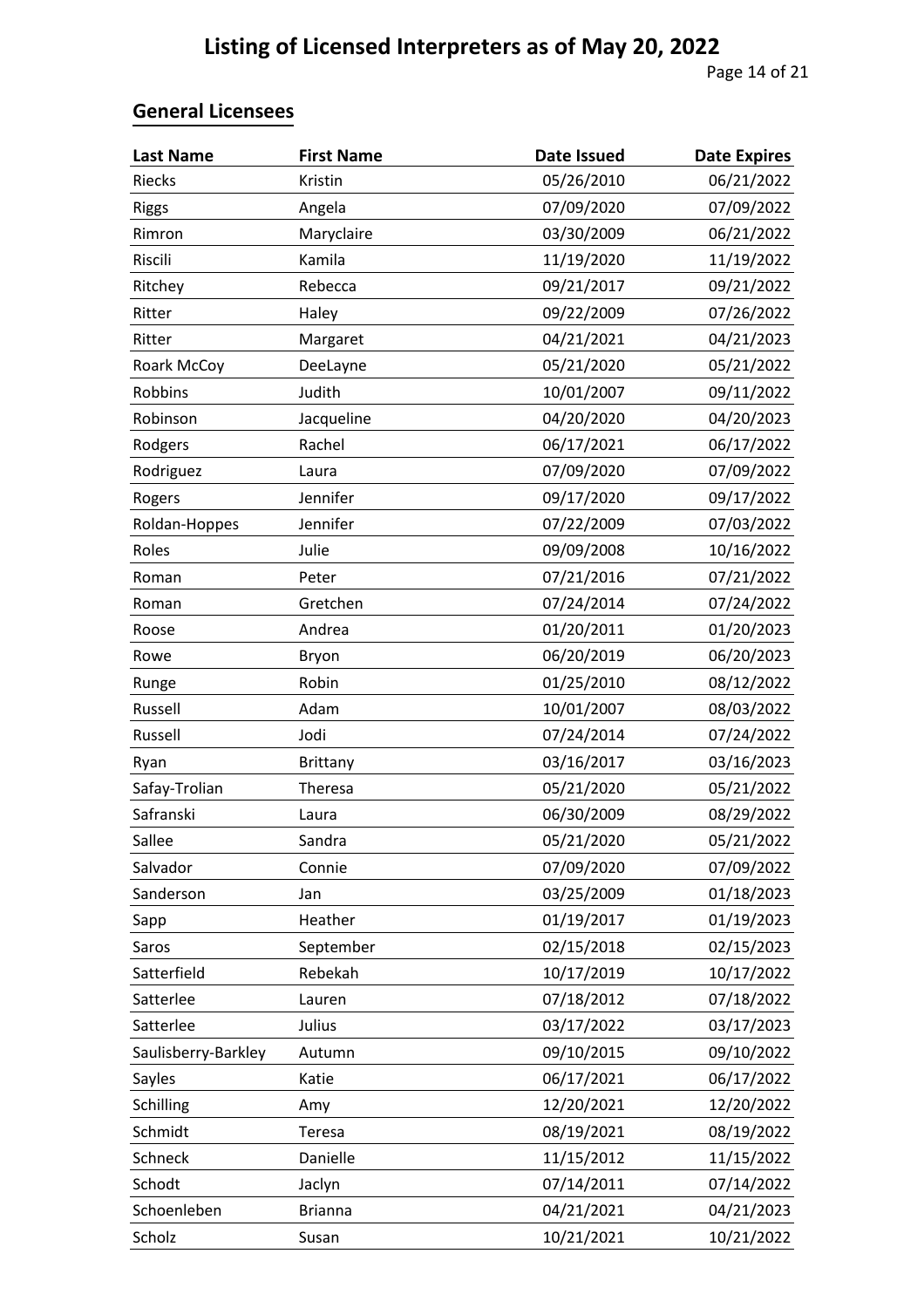| <b>Last Name</b> | <b>First Name</b> | <b>Date Issued</b> | <b>Date Expires</b> |
|------------------|-------------------|--------------------|---------------------|
| Schoonderwoerd   | Michelle          | 10/01/2007         | 06/22/2022          |
| Schripsema       | Sherri            | 10/01/2007         | 07/03/2022          |
| Schulman         | Lisa              | 09/18/2014         | 09/18/2022          |
| Schultz          | Kelly             | 11/15/2007         | 12/18/2022          |
| Schultz          | Thomas            | 03/13/2008         | 09/26/2022          |
| Schulze          | Darci             | 12/20/2021         | 12/20/2022          |
| Scott            | Shelly            | 11/17/2016         | 11/17/2022          |
| Seashols         | Kristin           | 10/01/2007         | 06/29/2022          |
| Seeder           | Julie             | 05/21/2015         | 05/21/2022          |
| Seery            | Shaunda           | 01/27/2010         | 04/28/2023          |
| Seibold          | Esther            | 07/29/2009         | 09/08/2022          |
| Sendejo          | Audrey            | 12/19/2019         | 12/19/2022          |
| Sharpe           | Catherine         | 05/21/2020         | 05/21/2022          |
| Shaw             | Randy (CDI)       | 12/20/2021         | 12/20/2022          |
| Shemash-Tourzman | Cathy             | 09/17/2020         | 09/17/2022          |
| Shepherd         | Lisa              | 05/21/2020         | 05/21/2022          |
| Sherk            | Christine         | 09/21/2017         | 09/21/2022          |
| Shipley          | Shellie           | 08/22/2019         | 08/22/2022          |
| Shirek           | Marie             | 02/21/2019         | 02/21/2023          |
| Shockley         | Joy               | 03/19/2020         | 03/19/2023          |
| Shoults          | Krista            | 05/21/2020         | 05/21/2022          |
| Shrier           | Rachel            | 06/17/2021         | 06/17/2022          |
| Siksta           | Julie             | 08/19/2021         | 08/19/2022          |
| Simmons Kaufman  | Sara              | 07/19/2010         | 09/08/2022          |
| Simon            | Melissa           | 09/11/2008         | 07/12/2022          |
| Sizemore         | Jessica           | 11/18/2010         | 11/18/2022          |
| Skjeveland       | Diane             | 12/19/2019         | 12/19/2022          |
| Smale            | Lindsey           | 05/21/2020         | 05/21/2022          |
| Smith            | Nathan            | 09/21/2017         | 09/21/2022          |
| Smith            | Robbie            | 09/16/2016         | 09/16/2022          |
| Smith            | Carmen            | 10/01/2007         | 03/04/2023          |
| Smith            | Trenda            | 04/18/2019         | 04/18/2023          |
| Smith            | Regina            | 08/22/2019         | 08/22/2022          |
| Smith            | Sarah             | 12/19/2019         | 12/19/2022          |
| Smith            | Rick              | 04/20/2020         | 04/20/2023          |
| Smith            | Tami              | 07/09/2020         | 07/09/2022          |
| Snelson          | Darlene           | 10/21/2021         | 10/21/2022          |
| Snyder           | Ellen             | 09/17/2020         | 09/17/2022          |
| Sollman          | Loycene           | 07/09/2020         | 07/09/2022          |
| Spann            | Cynthia           | 02/21/2019         | 02/21/2023          |
| Sposato          | Rebecca           | 06/20/2019         | 06/20/2022          |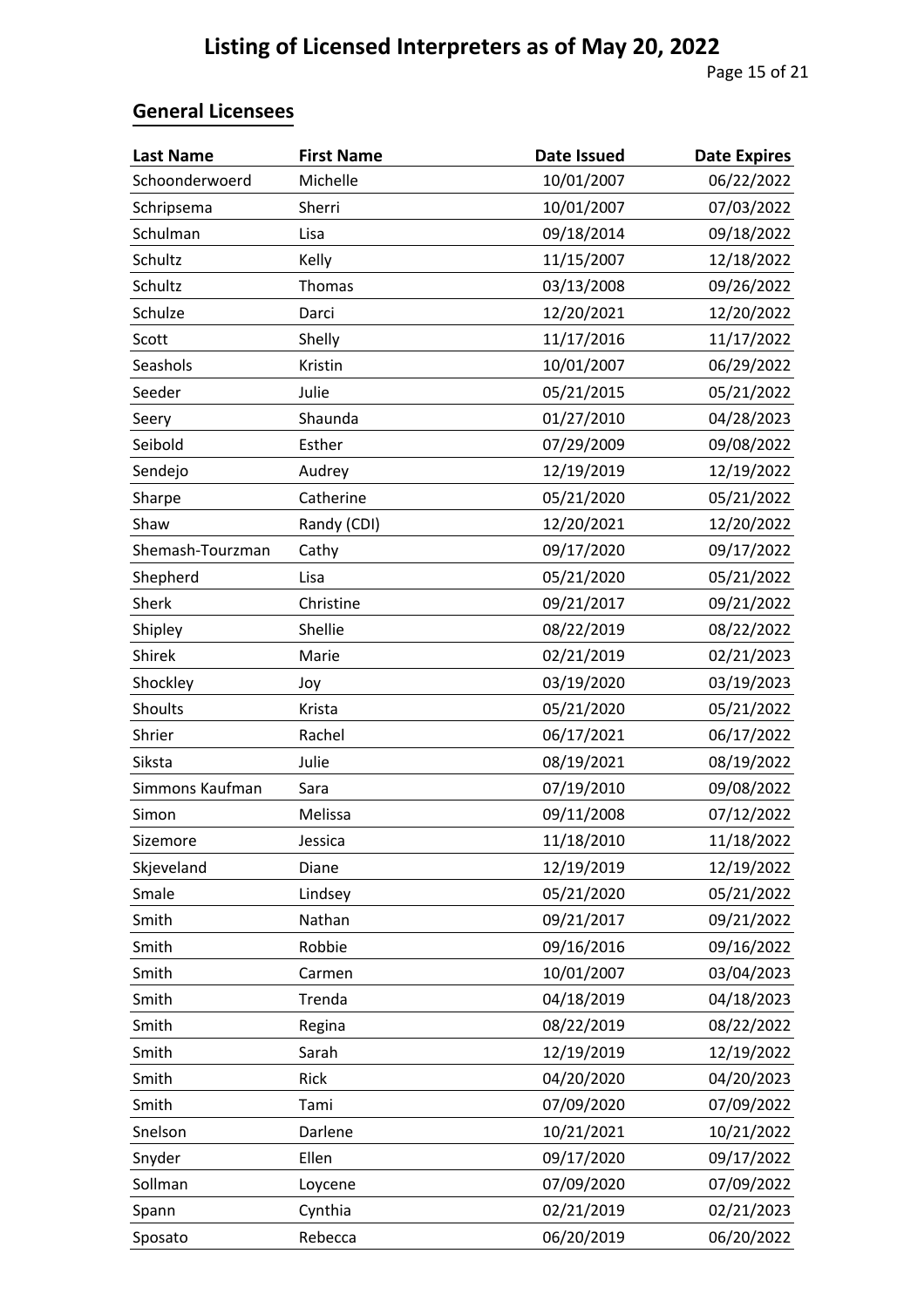| <b>Last Name</b> | <b>First Name</b> | <b>Date Issued</b> | <b>Date Expires</b> |
|------------------|-------------------|--------------------|---------------------|
| Steiner          | Kristy            | 04/20/2020         | 04/20/2023          |
| Stensel          | Jennifer          | 10/01/2007         | 01/21/2023          |
| Stevenson        | Beverlee          | 12/14/2017         | 12/14/2022          |
| Stone            | Caryn             | 04/18/2019         | 04/18/2023          |
| Stone            | Kaitlyn           | 12/19/2019         | 12/19/2022          |
| Stone            | <b>Brad</b>       | 08/19/2021         | 08/19/2022          |
| <b>Stutts</b>    | Krystal           | 12/13/2018         | 12/13/2022          |
| Sullivan         | Linda             | 05/20/2009         | 04/13/2023          |
| Summitt          | Jessica           | 10/01/2007         | 06/20/2022          |
| Sutton           | Lori              | 08/19/2021         | 08/19/2022          |
| Swartz           | Eleanor           | 04/20/2020         | 04/20/2023          |
| Swenson          | Lisa              | 12/18/2008         | 03/05/2023          |
| Talbott          | Douglas           | 05/19/2016         | 05/19/2023          |
| Taylor           | Amanda            | 07/23/2009         | 06/09/2022          |
| Taylor           | D. Schatzi        | 07/16/2015         | 07/16/2022          |
| Tegni            | Luciano           | 05/21/2020         | 05/21/2022          |
| Terry            | Mary              | 05/21/2020         | 05/21/2022          |
| <b>Teslow</b>    | Rebecca           | 09/22/2011         | 09/22/2022          |
| <b>Tessier</b>   | Anna              | 03/17/2022         | 03/17/2023          |
| Thompson         | Richard           | 11/16/2017         | 11/16/2022          |
| Thompson         | Kendra            | 01/07/2021         | 01/07/2023          |
| Thuesen          | Randy             | 03/17/2022         | 03/17/2023          |
| Tisdale          | Carmellla         | 08/16/2018         | 08/16/2022          |
| Toone            | Celinda           | 10/29/2007         | 02/28/2023          |
| Tozer            | Scott             | 04/19/2018         | 04/19/2023          |
| Trueblood        | Linda             | 05/21/2020         | 05/21/2022          |
| Trujillo         | Tara              | 05/19/2016         | 05/19/2023          |
| Tucker           | Darcy J           | 09/16/2016         | 09/16/2022          |
| Tucker           | Elizabeth         | 06/17/2021         | 06/17/2022          |
| Tucker           | Scott Michael     | 06/17/2021         | 06/17/2022          |
| Turell           | Heather           | 09/17/2020         | 09/17/2022          |
| Tuttle           | Jeremy            | 05/15/2014         | 05/15/2023          |
| Tynes            | Thea              | 03/16/2017         | 03/16/2023          |
| Tzolov           | Debby             | 07/09/2020         | 07/09/2022          |
| Umlauf           | Sharon            | 07/09/2020         | 07/09/2022          |
| Updegraff        | Melanie           | 08/22/2019         | 08/22/2022          |
| VanWyngaarden    | Jamie             | 06/17/2021         | 06/17/2022          |
| Varner           | Melissa           | 03/18/2010         | 04/08/2023          |
| Vaughan          | Nolan             | 02/21/2019         | 02/21/2023          |
| <b>Vick</b>      | Zachary           | 10/01/2007         | 07/27/2022          |
| Vidrio           | Cynthia           | 11/18/2010         | 11/18/2022          |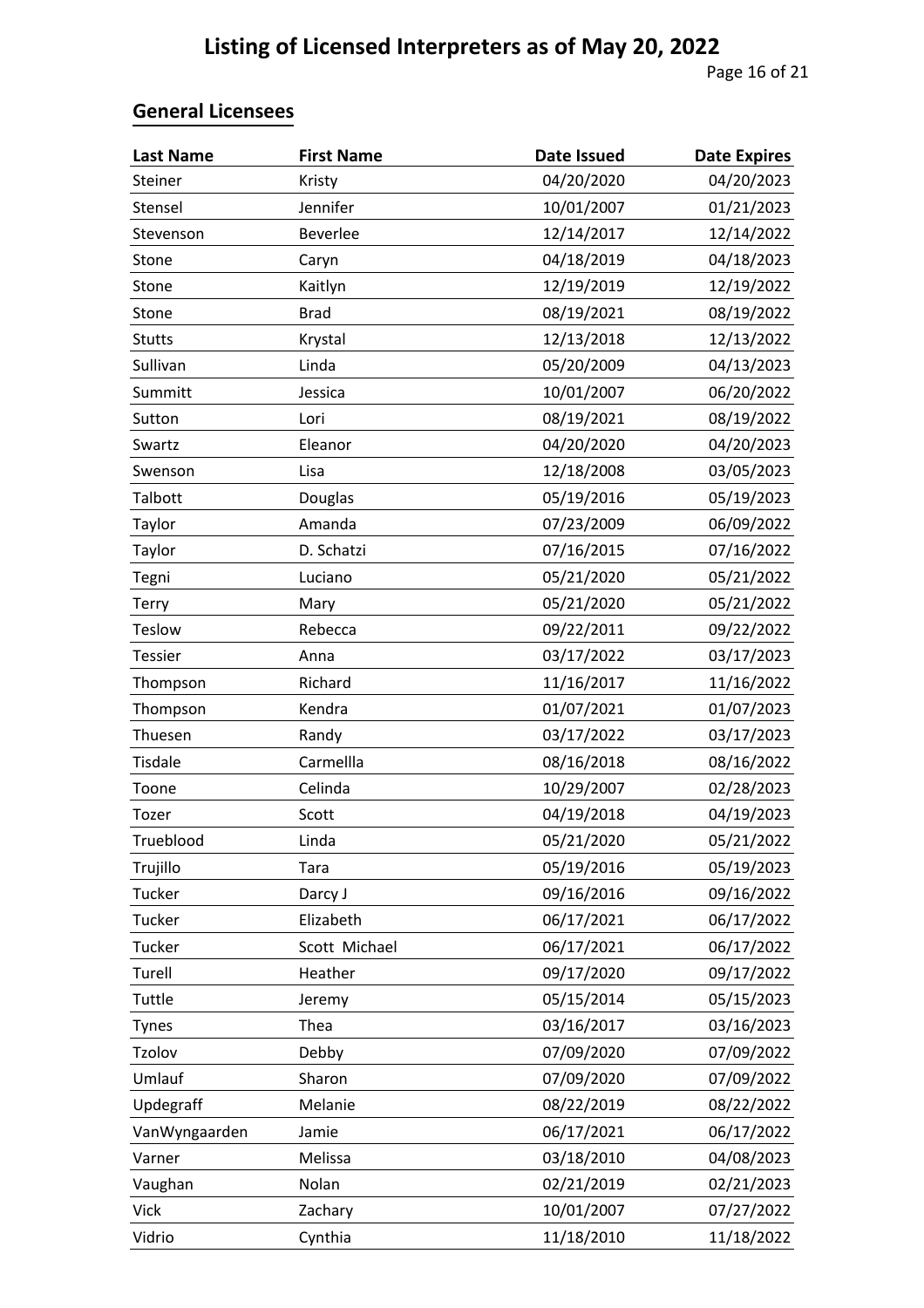| <b>Last Name</b> | <b>First Name</b> | <b>Date Issued</b> | <b>Date Expires</b> |
|------------------|-------------------|--------------------|---------------------|
| von Folmar       | Bryan             | 11/16/2017         | 11/16/2022          |
| Voreck           | Robin             | 10/01/2007         | 08/28/2022          |
| Voss             | Jamie             | 12/19/2019         | 12/19/2022          |
| Waldron          | Lorelei           | 08/22/2019         | 08/22/2022          |
| Wallis           | Emily             | 06/20/2019         | 06/20/2022          |
| Walsh            | Cindy             | 12/15/2009         | 10/07/2022          |
| Walsh-Knueppel   | Linn              | 03/23/2009         | 10/17/2022          |
| Walters          | Antwan            | 12/20/2021         | 12/20/2022          |
| Wardrop          | Lindi             | 06/20/2019         | 06/20/2022          |
| Ware             | Sara              | 06/17/2021         | 06/17/2022          |
| Warren           | Juanita           | 05/21/2020         | 05/21/2022          |
| Warren           | Darlene           | 04/21/2021         | 04/21/2023          |
| Washington       | Marilyn           | 02/03/2010         | 11/23/2022          |
| Watson           | Melissa           | 06/17/2021         | 06/17/2022          |
| Watton           | Katrina           | 08/22/2019         | 08/22/2022          |
| Watts            | Clifford          | 06/17/2021         | 06/17/2022          |
| Wecker           | Sabine            | 10/21/2021         | 10/21/2022          |
| Weigel           | Amy               | 08/19/2021         | 08/19/2022          |
| Weimer           | Valerie           | 01/20/2022         | 01/20/2023          |
| Weirick          | Whitney           | 07/20/2010         | 02/28/2023          |
| Weiss            | Diane             | 12/19/2019         | 12/19/2022          |
| Weld-Dalles      | Janilynn          | 09/17/2020         | 09/17/2022          |
| Wendt            | Cheryl            | 08/22/2019         | 08/22/2022          |
| Werstler         | Lauren            | 11/19/2020         | 11/19/2022          |
| Werth            | Jesse             | 10/01/2007         | 05/27/2022          |
| Wheeler          | Sarah             | 12/19/2019         | 12/19/2022          |
| Wheeler          | Diane             | 06/17/2021         | 06/17/2022          |
| White            | Richard           | 02/18/2021         | 02/18/2023          |
| Whitmeyer        | Kendall           | 01/20/2022         | 01/20/2023          |
| Whitt-Trevino    | Melanie           | 03/17/2011         | 03/17/2023          |
| Whyman           | Jennifer          | 06/14/2018         | 06/14/2022          |
| Wilber           | Kacy              | 02/18/2021         | 02/18/2023          |
| Wilcox           | Karen             | 11/16/2017         | 11/16/2022          |
| Wild             | April             | 09/16/2016         | 09/16/2022          |
| Williams         | Elizabeth         | 01/25/2010         | 02/25/2023          |
| Williams         | Jill              | 11/18/2010         | 11/18/2022          |
| Williams         | Jennifer          | 07/16/2015         | 07/16/2022          |
| Williams         | Haley             | 02/21/2019         | 02/21/2023          |
| Williams         | <b>Tracy</b>      | 08/17/2020         | 08/17/2022          |
| Wilmoth          | Elizabeth         | 10/21/2021         | 10/21/2022          |
| Winters          | Kimberly          | 08/17/2020         | 08/17/2022          |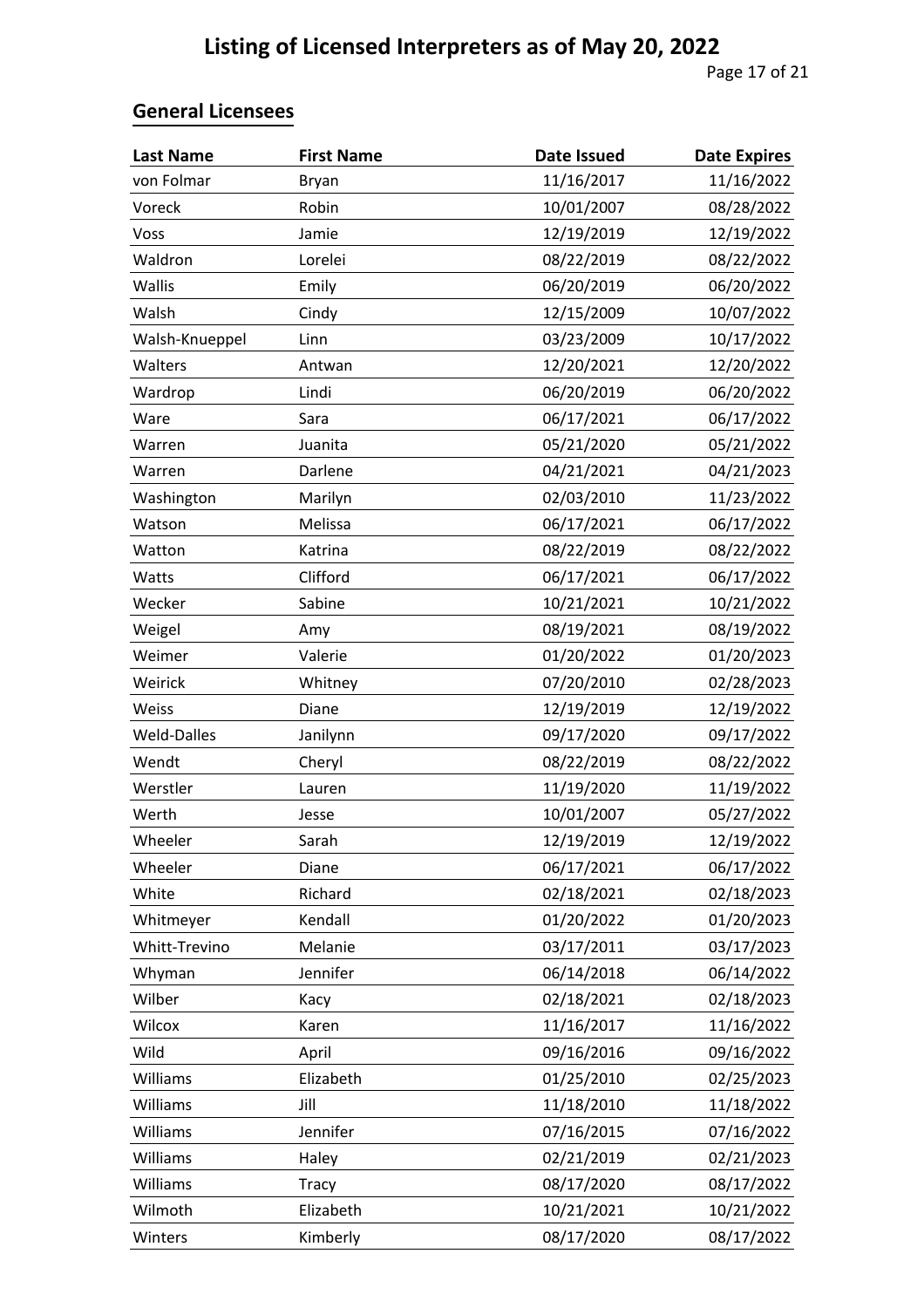| <b>Last Name</b> | <b>First Name</b> | <b>Date Issued</b> | <b>Date Expires</b> |
|------------------|-------------------|--------------------|---------------------|
| Wisbaum          | Vanessa           | 10/01/2007         | 05/29/2022          |
| Wisbey           | Mary              | 10/18/2018         | 10/18/2022          |
| Wise             | Dawn              | 10/01/2007         | 07/19/2022          |
| Wiseman          | Christine         | 10/01/2007         | 08/14/2022          |
| Withrow          | Amy               | 05/21/2020         | 05/21/2022          |
| Witte            | Catherine         | 09/16/2010         | 09/16/2022          |
| Wittman          | Amanda            | 03/17/2022         | 03/17/2023          |
| Wolfe            | Lisa              | 11/15/2012         | 11/15/2022          |
| Worden           | Erin              | 02/21/2019         | 02/21/2023          |
| Worthen          | Caroline          | 09/22/2011         | 09/22/2022          |
| Wright           | Marsha            | 08/22/2019         | 08/22/2022          |
| Wylie            | Seychelle         | 08/19/2021         | 08/19/2022          |
| Wys              | Corey             | 09/17/2020         | 09/17/2022          |
| Yaddaw           | Michele           | 12/14/2017         | 12/14/2022          |
| Yarnell          | Hilarie           | 05/21/2020         | 05/21/2022          |
| Yoder            | Myron             | 09/16/2016         | 09/16/2022          |
| Young            | Dina              | 09/22/2011         | 09/22/2022          |
| Young            | Nicole            | 08/16/2018         | 08/16/2022          |
| Young            | Juli              | 05/21/2020         | 05/21/2022          |
| Young            | Katie             | 01/07/2021         | 01/07/2023          |
| Young            | Helen             | 10/21/2021         | 10/21/2022          |
| Young            | Laura             | 10/21/2021         | 10/21/2022          |
| Zabka            | Joan              | 01/20/2022         | 01/20/2023          |
| Zalucki          | <b>Brandi</b>     | 02/18/2021         | 02/18/2023          |
| Zehring          | Sally             | 10/01/2007         | 07/09/2022          |
| Zenizo           | Amy               | 09/09/2008         | 10/12/2022          |
| Zenkus           | Kristine          | 04/20/2020         | 04/20/2023          |
| Zerrusen         | Katherine         | 07/09/2020         | 07/09/2022          |
| Zhang            | Sou Meme          | 07/28/2009         | 02/23/2023          |
| Zinsky           | Lentha            | 12/20/2021         | 12/20/2022          |
| Zullo            | Rebecca           | 10/01/2007         | 01/24/2023          |

#### **Legal-A Licensees**

| Last Name | <b>First Name</b> | Date Issued | <b>Date Expires</b> |
|-----------|-------------------|-------------|---------------------|
| Alexander | Jacob             | 01/20/2022  | 01/20/2023          |
| Andrew    | LaVona            | 09/16/2016  | 09/16/2022          |
| Aragon    | Holly             | 10/01/2007  | 03/08/2023          |
| Baesler   | Raymond           | 07/24/2014  | 07/24/2022          |
| Bond      | Victoria          | 07/16/2015  | 07/16/2022          |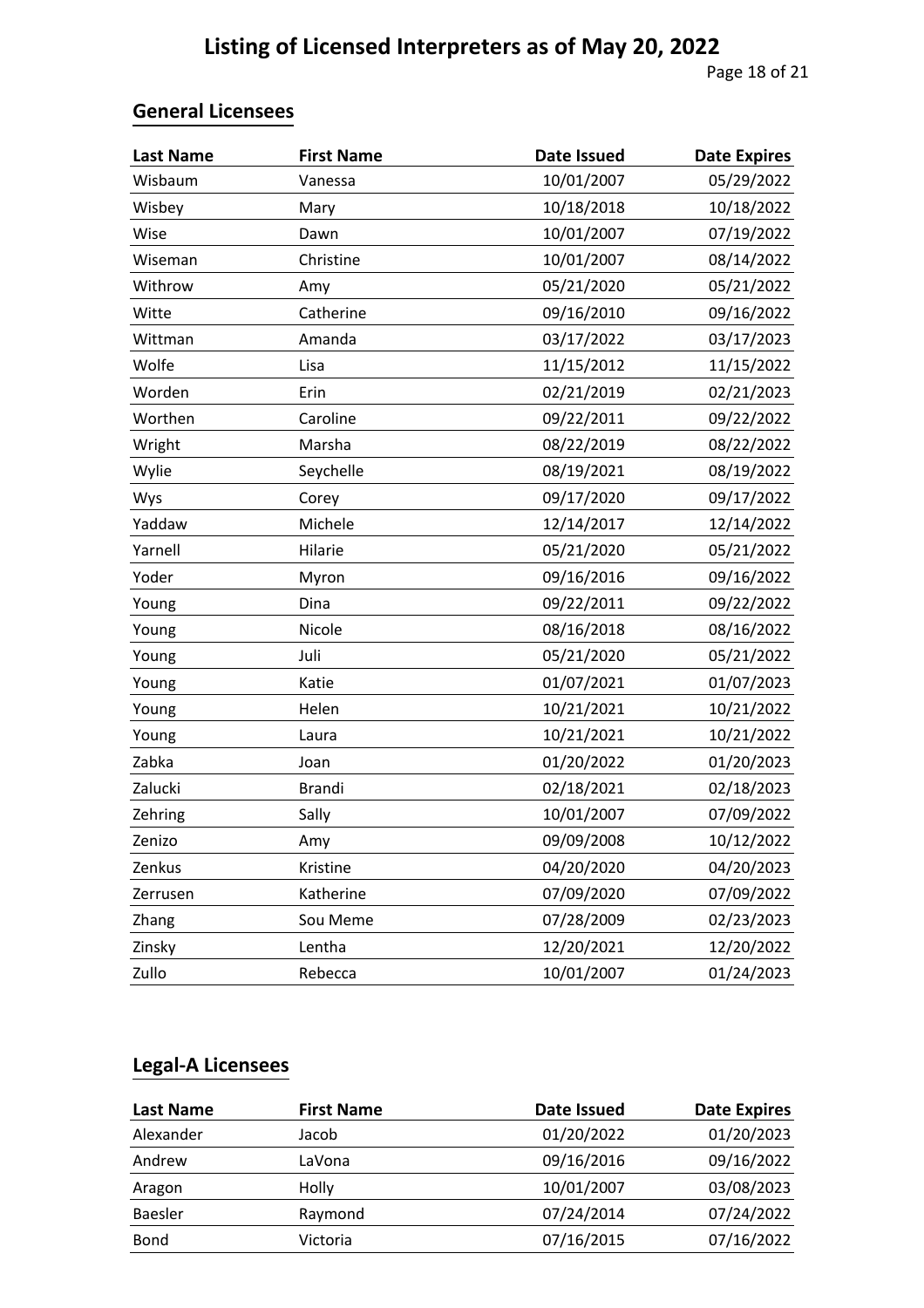# **Legal-A Licensees**

| <b>Last Name</b> | <b>First Name</b> | <b>Date Issued</b> | <b>Date Expires</b> |
|------------------|-------------------|--------------------|---------------------|
| Bove             | Michael           | 07/21/2016         | 07/21/2022          |
| <b>Bradley</b>   | Leprintess        | 09/10/2015         | 09/10/2022          |
| Donnel           | Heather           | 10/01/2007         | 09/19/2022          |
| Furcini          | Tara              | 05/25/2010         | 12/06/2022          |
| Greene           | Daniel            | 07/21/2016         | 07/21/2022          |
| Hank-Tomlinson   | Patti             | 11/15/2012         | 11/15/2022          |
| Hill             | Sarah             | 07/21/2016         | 07/21/2022          |
| Horn             | Joni              | 10/01/2007         | 01/16/2023          |
| Kautzky          | Diana             | 01/07/2021         | 01/07/2023          |
| Kellems          | Windy             | 05/25/2010         | 06/23/2022          |
| Key              | Jennifer          | 09/10/2015         | 09/10/2022          |
| Lani             | Tamar             | 08/19/2021         | 08/19/2022          |
| Marin            | Jasmine           | 07/24/2014         | 07/24/2022          |
| Masek            | Gail              | 05/15/2008         | 03/07/2023          |
| McLaws           | Dustin            | 01/09/2014         | 01/09/2023          |
| Meriwether       | Lillian           | 10/01/2007         | 09/19/2022          |
| Monahan          | Michelle          | 10/01/2007         | 02/22/2023          |
| Morse            | Jennifer          | 10/01/2007         | 07/20/2022          |
| Nelson           | Kirsten           | 01/09/2014         | 01/09/2023          |
| Perry            | Lisa              | 03/20/2014         | 03/20/2023          |
| Raffoul          | Jodi              | 11/17/2016         | 11/17/2022          |
| Reveles          | Eduardo           | 03/17/2022         | 03/17/2023          |
| Rogers           | Buck (CDI+)       | 06/14/2018         | 06/14/2022          |
| Schleicher       | Jillian           | 02/21/2019         | 02/21/2023          |
| Schulze          | Andrea            | 10/01/2007         | 08/09/2022          |
| Skinner          | Jerriann          | 07/18/2012         | 07/18/2022          |
| Smith            | Michael           | 09/16/2016         | 09/16/2022          |
| Smith            | Leatrice          | 10/01/2007         | 04/08/2023          |
| Solomon          | Sandra            | 01/21/2016         | 01/21/2023          |
| Spencer          | Sharon            | 07/09/2020         | 07/09/2022          |
| Swartz           | Daniel            | 05/19/2016         | 05/19/2023          |
| Tavormina        | Marie             | 04/28/2009         | 06/18/2022          |
| Thayer           | Colleen (CDI+)    | 03/16/2017         | 03/16/2023          |
| Thrash           | <b>Barbara</b>    | 12/13/2018         | 12/13/2022          |
| Volk             | Cindy             | 10/01/2007         | 07/18/2022          |
| Welch            | April             | 09/20/2012         | 09/20/2022          |
| Wetzler          | D. Denise         | 10/01/2007         | 12/11/2022          |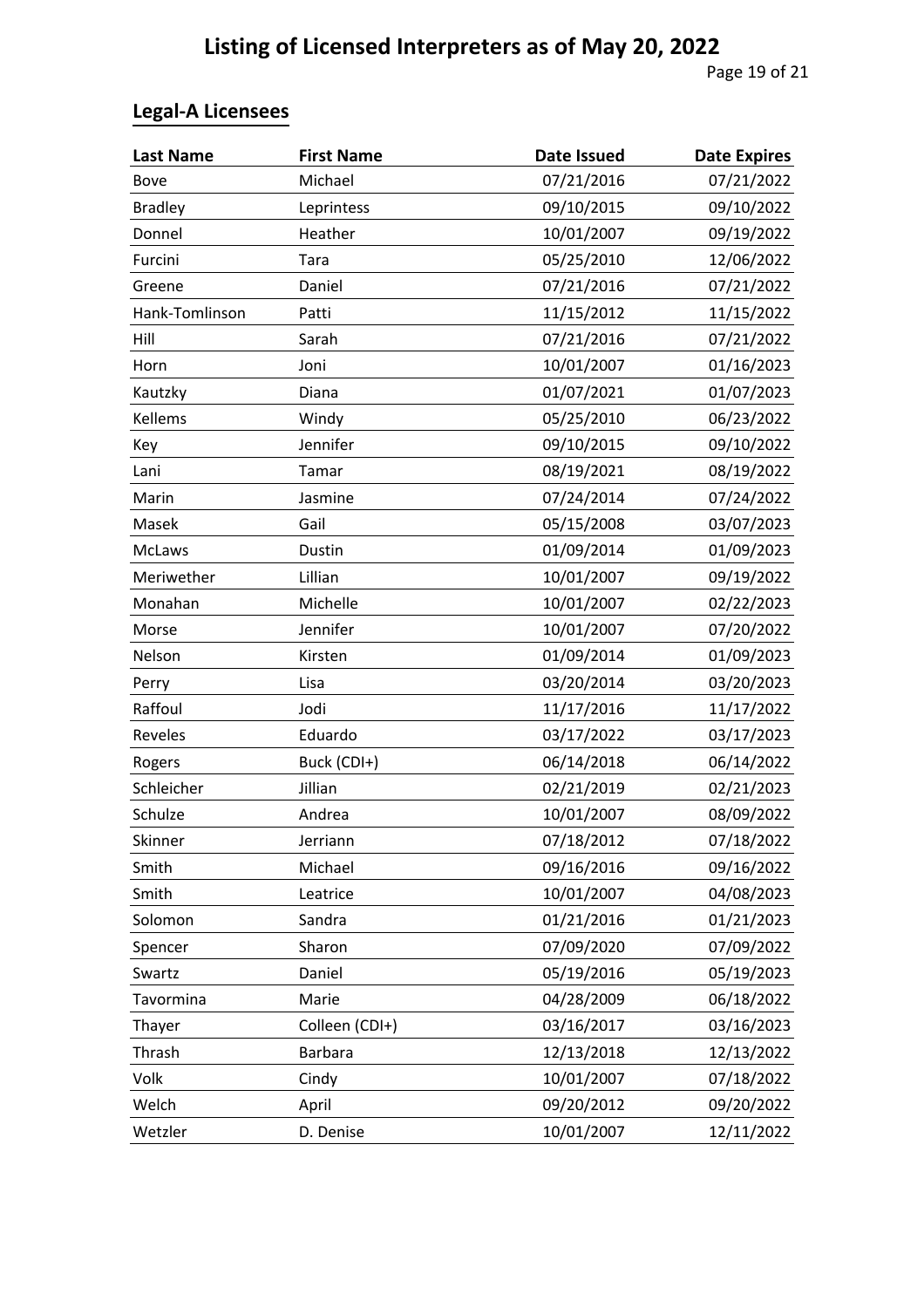#### **Legal-C Licensees**

| <b>Last Name</b> | <b>First Name</b> | <b>Date Issued</b> | <b>Date Expires</b> |
|------------------|-------------------|--------------------|---------------------|
| Caplette         | Michelle          | 01/19/2012         | 01/19/2023          |
| Dillard          | Kelly             | 07/24/2014         | 07/24/2022          |
| <b>Drewek</b>    | Amy               | 03/25/2010         | 03/04/2023          |
| Manahan          | Christina         | 07/24/2014         | 07/24/2022          |
| Montoya          | Kathryn           | 04/18/2019         | 04/18/2023          |
| Moore            | Mary Jane         | 11/20/2014         | 11/20/2022          |
| Moore            | Corinna           | 07/16/2015         | 07/16/2022          |
| Moran            | Leticia           | 06/17/2021         | 06/17/2022          |
| Paccione         | Janelle           | 01/29/2015         | 01/29/2023          |
| Schoenberger     | Dawn              | 10/01/2007         | 03/12/2023          |
| Smith-Malinka    | Joanne            | 10/21/2021         | 10/21/2022          |
| Villarreal       | Maurita           | 10/21/2021         | 10/21/2022          |

#### **Legal-D Licensees**

| <b>Last Name</b> | <b>First Name</b> | Date Issued | <b>Date Expires</b> |
|------------------|-------------------|-------------|---------------------|
| Herbold          | Michelle (CDI)    | 01/25/2010  | 02/27/2023          |
| Saunders         | Delynn (CDI)      | 07/17/2008  | 04/04/2023          |
| Stone            | Deborah (CDI)     | 11/18/2010  | 11/18/2022          |
| <b>Tress</b>     | Brenda (CDI)      | 09/16/2016  | 09/16/2022          |
| Wasisco          | Juliann (CDI)     | 09/19/2013  | 09/19/2022          |

#### **Provisional-B Licensees**

| <b>First Name</b> | Date Issued | <b>Date Expires</b> |
|-------------------|-------------|---------------------|
| Joanie            | 06/14/2018  | 06/14/2022          |
| Akili             | 04/20/2020  | 04/20/2023          |
| Mary              | 10/21/2021  | 10/21/2022          |
| Megan             | 07/09/2020  | 07/09/2022          |
| Rachael           | 07/20/2017  | 07/20/2022          |
|                   |             |                     |

#### **Provisional-C Licensees**

| Last Name        | <b>First Name</b> | Date Issued | <b>Date Expires</b> |
|------------------|-------------------|-------------|---------------------|
| Anderson         | Jan               | 02/21/2019  | 02/21/2023          |
| <b>Atkins</b>    | Wendi             | 09/21/2017  | 09/21/2022          |
| <b>Blondeaux</b> | Stephanie         | 08/19/2021  | 08/19/2022          |
| Connolly         | Victoria          | 06/20/2019  | 06/20/2022          |
|                  |                   |             |                     |